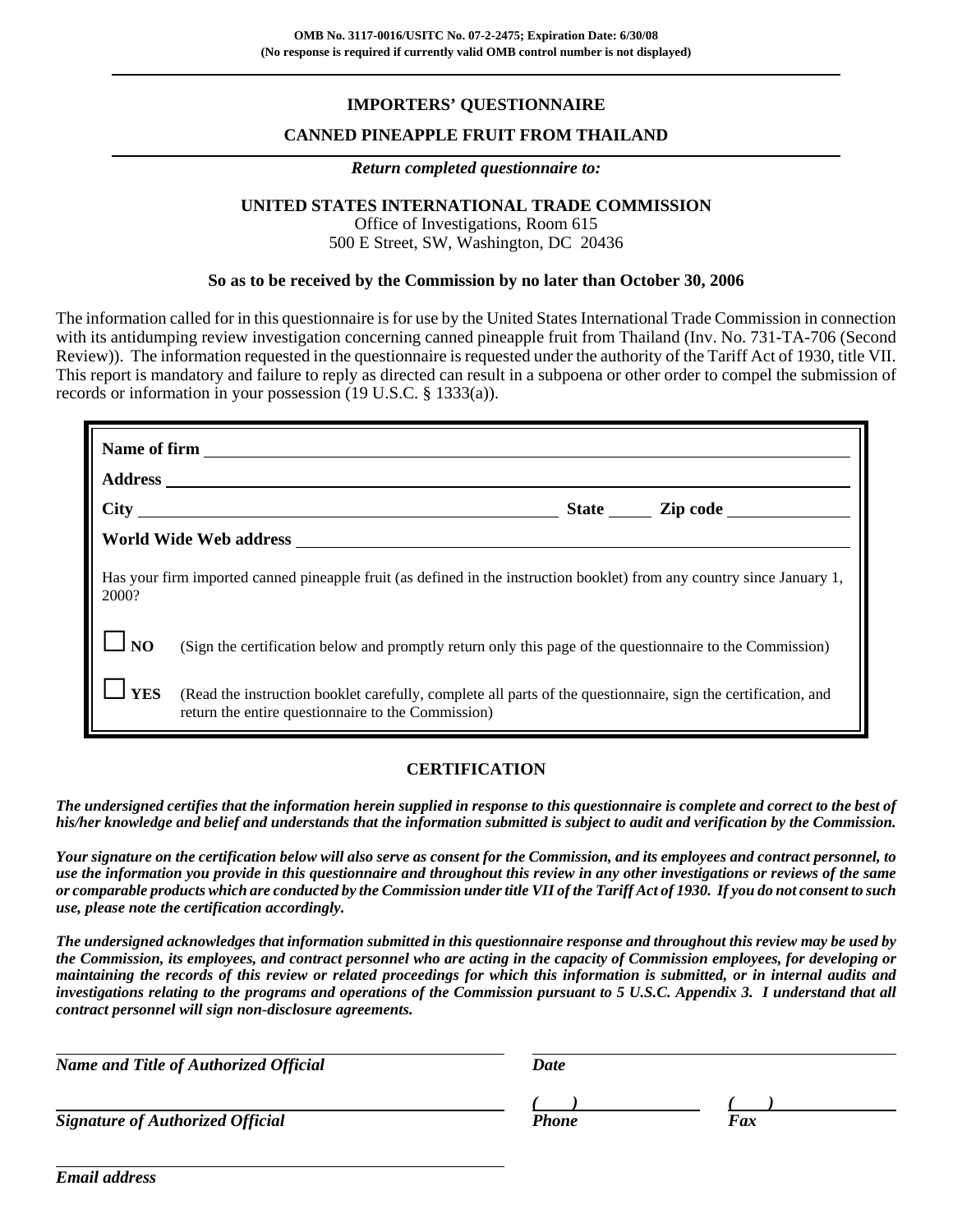### **PART I.--GENERAL QUESTIONS**

The questions in this questionnaire have been reviewed with market participants to ensure that issues of concern are adequately addressed and that data requests are sufficient, meaningful, and as limited as possible. Public reporting burden for this questionnaire is estimated to average 25 hours per response, including the time for reviewing instructions, searching existing data sources, gathering the data needed, and completing and reviewing the questionnaire. Send comments regarding the accuracy of this burden estimate or any other aspect of this collection of information, including suggestions for reducing the burden, to the Office of Investigations, U.S. International Trade Commission, 500 E Street, SW, Washington, DC 20436.

I-1. Please report below the actual number of hours required and the cost to your firm of preparing the reply to this questionnaire and completing the form.

|                |                                    | dollars                                                                                                                                                                                                                                                          |                               |
|----------------|------------------------------------|------------------------------------------------------------------------------------------------------------------------------------------------------------------------------------------------------------------------------------------------------------------|-------------------------------|
|                | stock exchange and trading symbol. | Provide the name and address of establishment(s) covered by this questionnaire (see page 4 of the<br>instruction booklet for reporting guidelines). If your firm is publicly traded, please specify the                                                          |                               |
|                |                                    |                                                                                                                                                                                                                                                                  |                               |
|                |                                    | Is your firm owned, in whole or in part, by any other firm?                                                                                                                                                                                                      |                               |
| $\Box$ No      |                                    | $\Box$ Yes--List the following information.                                                                                                                                                                                                                      |                               |
| Firm name      |                                    | Address                                                                                                                                                                                                                                                          | <b>Extent of</b><br>ownership |
|                |                                    |                                                                                                                                                                                                                                                                  |                               |
|                |                                    |                                                                                                                                                                                                                                                                  |                               |
|                |                                    |                                                                                                                                                                                                                                                                  |                               |
|                |                                    | Does your firm have any related firms, either domestic or foreign, which are engaged in<br>importing canned pineapple fruit from Thailand into the United States or which are engaged in<br>exporting canned pineapple fruit from Thailand to the United States? |                               |
| N <sub>0</sub> |                                    | $\Box$ Yes--List the following information.                                                                                                                                                                                                                      |                               |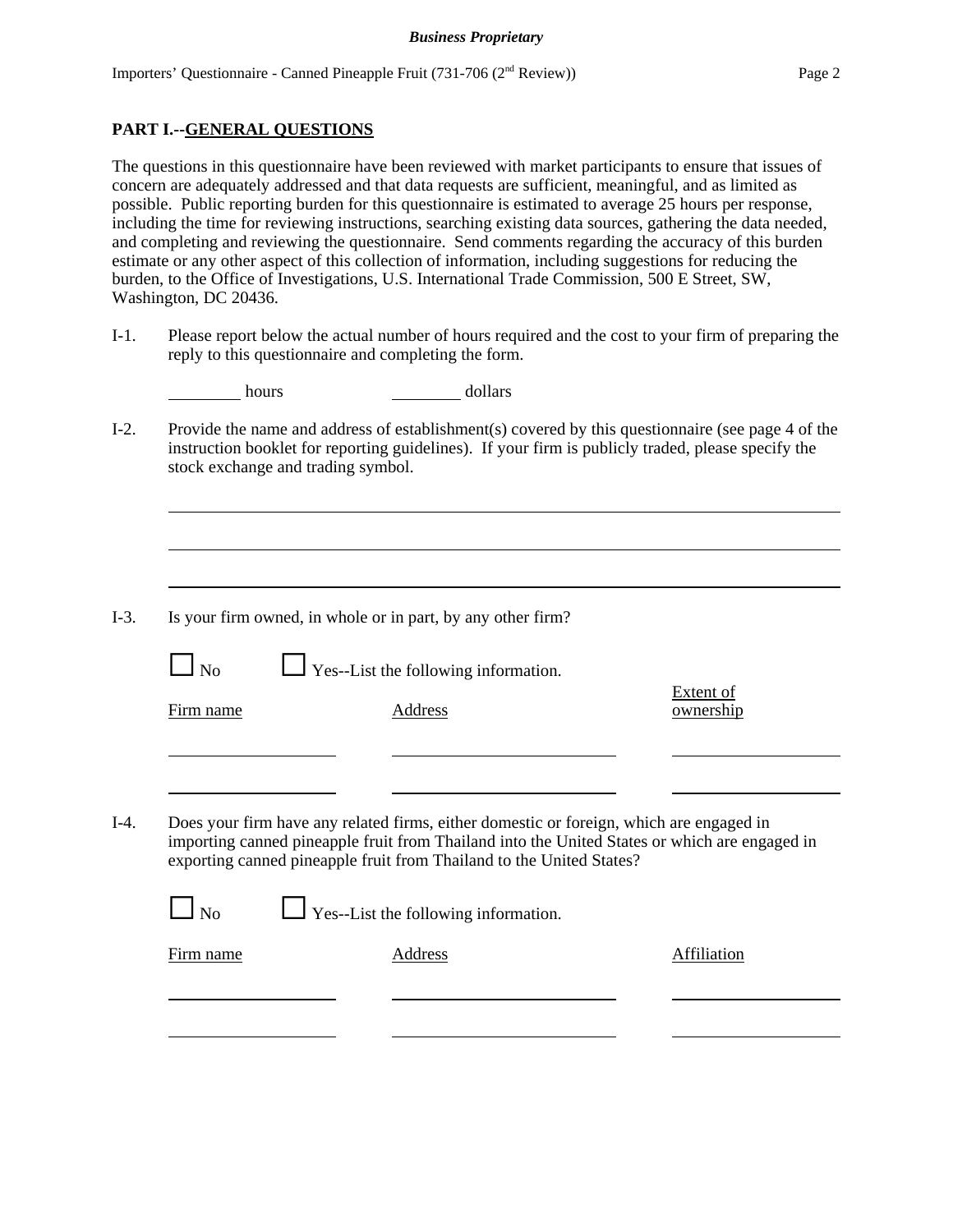# **PART I.--GENERAL QUESTIONS--***Continued*

I-5. Does your firm have any related firms, either domestic or foreign, which are engaged in importing canned pineapple fruit from countries other than Thailand into the United States or which are engaged in exporting canned pineapple fruit from countries other than Thailand to the United States?

|        | N <sub>o</sub>                        |                             | Yes--List the following information.                                                                                                                                                           |                                        |
|--------|---------------------------------------|-----------------------------|------------------------------------------------------------------------------------------------------------------------------------------------------------------------------------------------|----------------------------------------|
|        | Country/firm name                     | <b>Address</b>              |                                                                                                                                                                                                | <b>Affiliation</b>                     |
|        |                                       |                             |                                                                                                                                                                                                |                                        |
| $I-6.$ | production of canned pineapple fruit? |                             | Does your firm have any related firms, either domestic or foreign, which are engaged in the                                                                                                    |                                        |
|        | $\Box$ No                             |                             | Yes--List the following information.                                                                                                                                                           |                                        |
|        | Firm name                             | <b>Address</b>              |                                                                                                                                                                                                | Affiliation                            |
|        |                                       |                             |                                                                                                                                                                                                |                                        |
| $I-7.$ | than one answer may be applicable.    |                             | Please indicate the nature of your firm's importing operations on canned pineapple fruit. More                                                                                                 |                                        |
|        | Importer of record                    |                             |                                                                                                                                                                                                | Takes title to the imported product(s) |
|        | Consignee of the imported product(s)  |                             |                                                                                                                                                                                                | Customs broker or freight forwarder    |
| $I-8.$ |                                       |                             | If your firm is an importer of record of canned pineapple fruit but is <b>not</b> the consignee, please list<br>the consignee(s) below (company name, address, telephone, and contact person). |                                        |
|        |                                       |                             |                                                                                                                                                                                                |                                        |
| $I-9.$ |                                       |                             | Please indicate whether your firm enters canned pineapple fruit into, or withdraws such<br>merchandise from, foreign trade zones or bonded warehouses.                                         |                                        |
|        | Foreign trade zones                   | $\overline{\phantom{a}}$ No | Yes-list location(s):                                                                                                                                                                          |                                        |
|        | <b>Bonded warehouses</b>              | N <sub>o</sub>              | Yes-list location(s):                                                                                                                                                                          |                                        |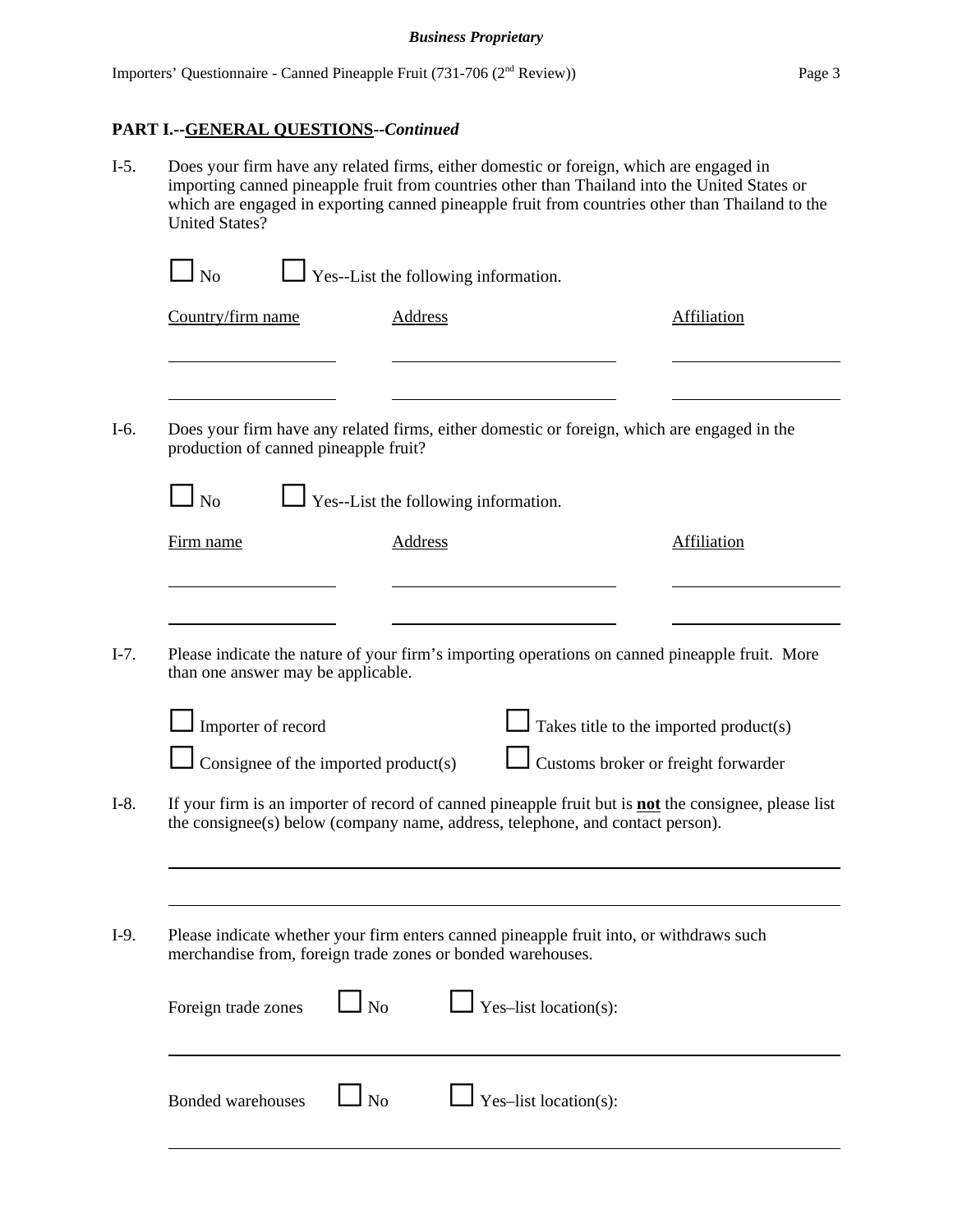Importers' Questionnaire - Canned Pineapple Fruit (731-706 (2nd Review)) Page 4

### **PART I.--GENERAL QUESTIONS--***Continued*

I-10. Please indicate whether your firm imports canned pineapple fruit under the TIB (temporary importation under bond) program.

 $\Box$  Yes

I-11. To your knowledge, has the product subject to this review (canned pineapple fruit) been the subject of any other import relief investigations in the United States or in any other countries?

| $\square$ No | $\Box$ Yes--Please specify. |
|--------------|-----------------------------|
|--------------|-----------------------------|

## **PART II.--TRADE AND RELATED INFORMATION**

Further information on this part of the questionnaire can be obtained from Dana Lofgren at 202-205-3185 or dana.lofgren@usitc.gov. **Supply all data requested on a calendar-year basis.**

II-1. Who should be contacted regarding the requested trade and related information?

Company contact:

Name and title Phone No.

E-mail address Fax No.

II-2. Has your firm experienced any plant openings, relocations, expansions, acquisitions, consolidations, closures, or prolonged shutdowns because of strikes or equipment failure, or any other change in the character of your operations or organization relating to the importation of canned pineapple fruit since January 1, 2000?

 $\Box$  Yes--Supply details as to the time, nature, and significance of such changes.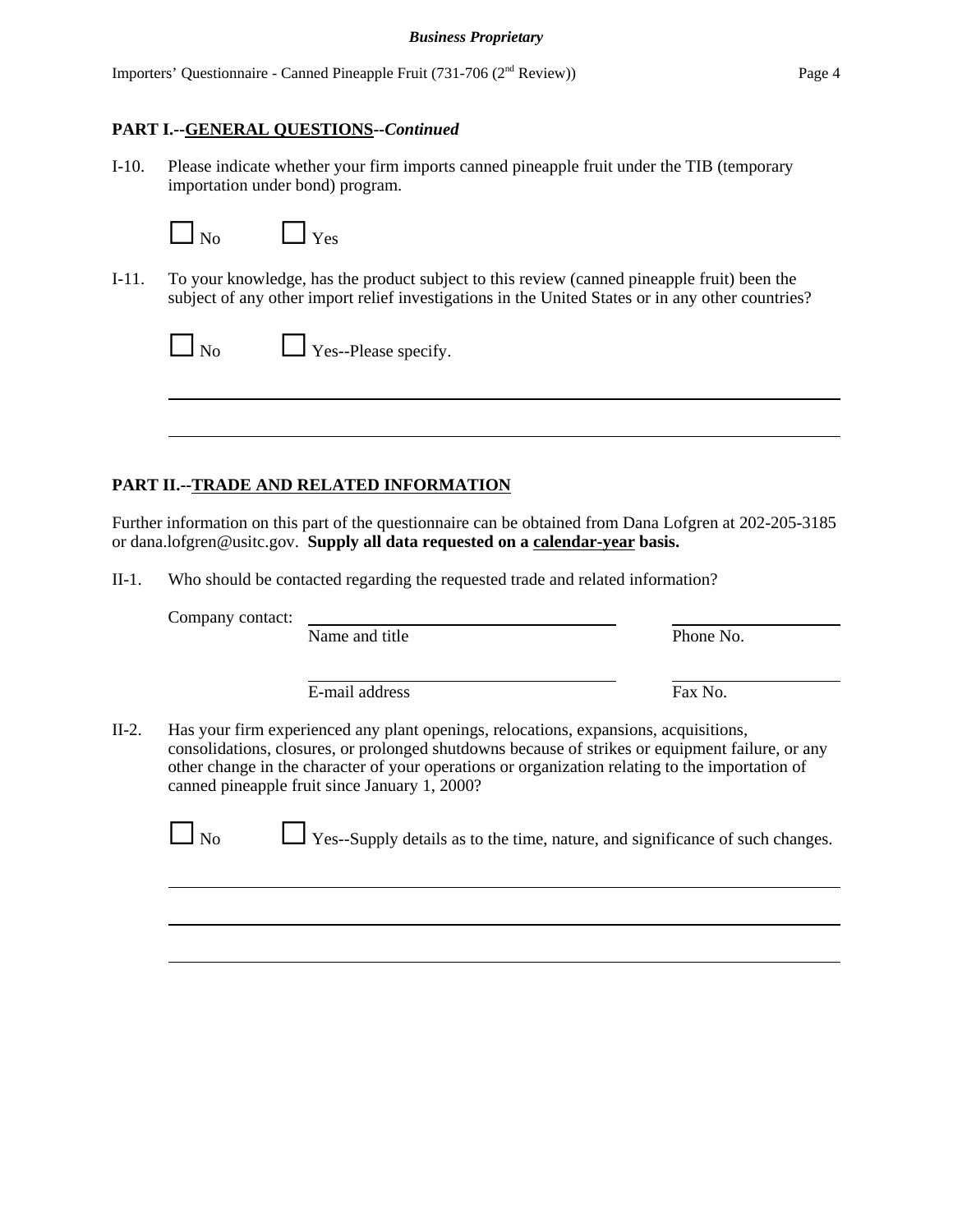II-3. Does your firm anticipate any changes in the character of your operations or organization (as noted above) relating to the importation of canned pineapple fruit in the future?

|           | Yes--Supply details as to the time, nature, and significance of such<br>changes and provide underlying assumptions, along with relevant<br>portions of business plans or other supporting documentation, that<br>address this issue.                                            |
|-----------|---------------------------------------------------------------------------------------------------------------------------------------------------------------------------------------------------------------------------------------------------------------------------------|
|           |                                                                                                                                                                                                                                                                                 |
|           | Would your firm anticipate any changes in the character of your operations or organization (as<br>noted above) relating to the importation of canned pineapple fruit in the future if the antidumping<br>duty order on canned pineapple fruit from Thailand were to be revoked? |
| l No      | Yes--Supply details as to the time, nature, and significance of such<br>changes and provide underlying assumptions, along with relevant<br>portions of business plans or other supporting documentation, that<br>address this issue.                                            |
|           |                                                                                                                                                                                                                                                                                 |
|           |                                                                                                                                                                                                                                                                                 |
|           | Has your firm imported or arranged for the importation of canned pineapple fruit from subject or                                                                                                                                                                                |
|           | nonsubject sources in Thailand for delivery after September 30, 2006?                                                                                                                                                                                                           |
| $\Box$ No | Yes--Indicate whether such orders are from subject and/or nonsubject<br>sources and when such orders are to be delivered and the quantities<br>involved.                                                                                                                        |
|           |                                                                                                                                                                                                                                                                                 |
|           |                                                                                                                                                                                                                                                                                 |
|           | If your firm also produces canned pineapple fruit in the United States, please indicate your<br>reasons for importing this product. If your reasons differ by source, please elaborate.                                                                                         |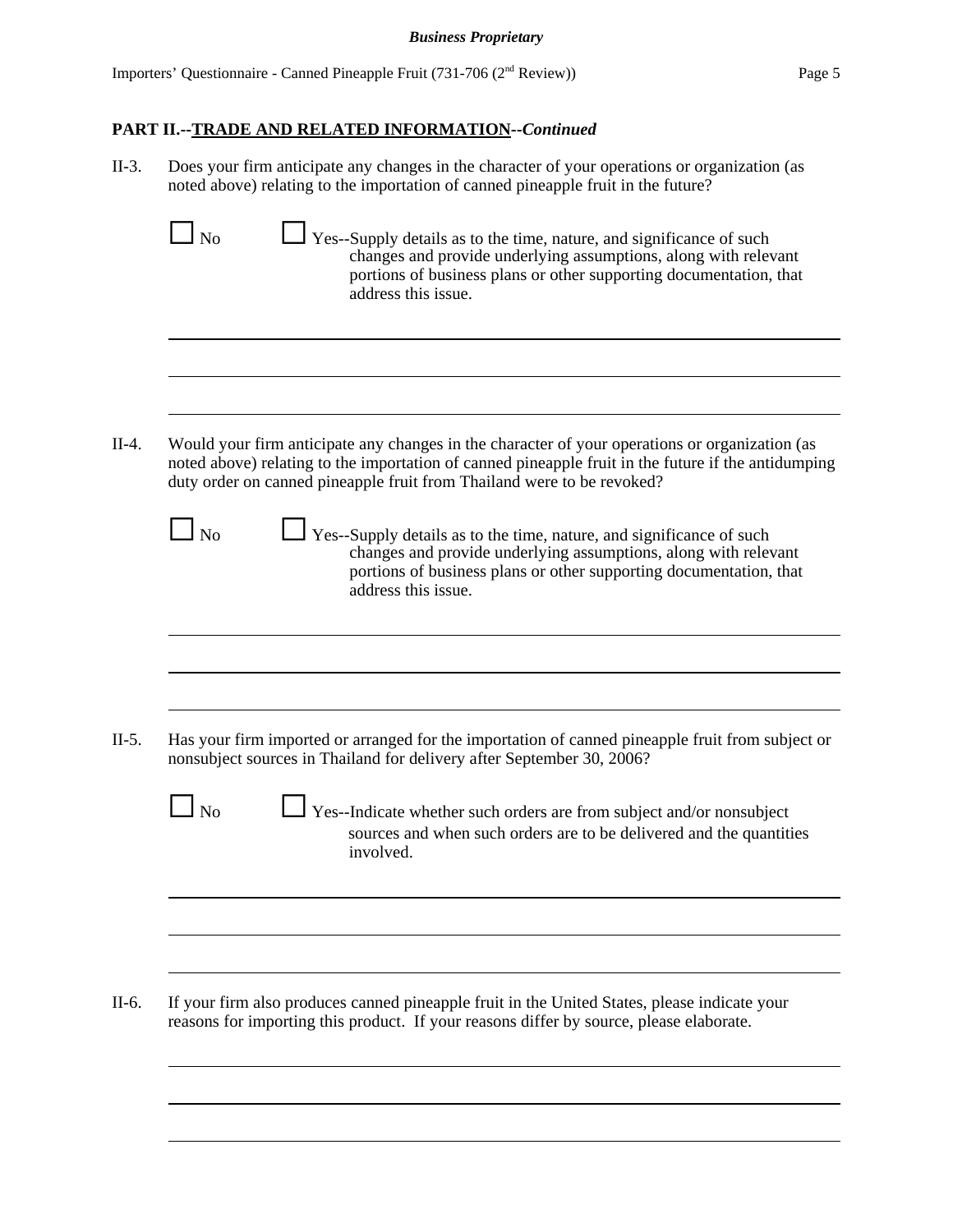II-7a **IMPORTS BY SOURCE**.--Report your firm's imports and your firm's shipments and inventories of canned pineapple fruit imported by your firm during the specified periods. (See definitions in the instruction booklet.) **Report separately for Thailand (subject), Thailand (nonsubject), and for all other sources combined. Thailand (subject) imports are those from Thai producers subject to the antidumping duty order. Thailand (nonsubject) imports are those from Siam Food Products Public Co. Ltd. (SFP) (from December 13, 2002 forward) and Dole, Kuiburi Fruit Canning Co., Ltd. (KFC), and The Thai Pineapple Public Co., Ltd. (TIPCO or, as it is currently known, The Tipco Foods (Thailand) PCL) (from August 13, 2004 forward). Photocopy as many pages as you need and identify the source for which you are reporting in the space provided.**

| Thailand (subject)<br>Thailand (nonsubject)                                                                                                                                                                                                                                                                                                                                        |      |      | All other sources combined <sup>1</sup> |      |      |      |
|------------------------------------------------------------------------------------------------------------------------------------------------------------------------------------------------------------------------------------------------------------------------------------------------------------------------------------------------------------------------------------|------|------|-----------------------------------------|------|------|------|
| (Quantity in 1,000 case equivalents, Value in \$1,000)                                                                                                                                                                                                                                                                                                                             |      |      |                                         |      |      |      |
| <b>Item</b>                                                                                                                                                                                                                                                                                                                                                                        | 2000 | 2001 | 2002                                    | 2003 | 2004 | 2005 |
| <b>BEGINNING-OF-PERIOD INVENTORIES (qty)</b>                                                                                                                                                                                                                                                                                                                                       |      |      |                                         |      |      |      |
| <b>IMPORTS:2</b>                                                                                                                                                                                                                                                                                                                                                                   |      |      |                                         |      |      |      |
| Quantity of imports                                                                                                                                                                                                                                                                                                                                                                |      |      |                                         |      |      |      |
| Value of imports                                                                                                                                                                                                                                                                                                                                                                   |      |      |                                         |      |      |      |
| <b>U.S. SHIPMENTS:</b>                                                                                                                                                                                                                                                                                                                                                             |      |      |                                         |      |      |      |
| <b>Commercial shipments:</b>                                                                                                                                                                                                                                                                                                                                                       |      |      |                                         |      |      |      |
| Quantity of commercial shipments                                                                                                                                                                                                                                                                                                                                                   |      |      |                                         |      |      |      |
| Value of commercial shipments                                                                                                                                                                                                                                                                                                                                                      |      |      |                                         |      |      |      |
| Internal consumption/company transfers:                                                                                                                                                                                                                                                                                                                                            |      |      |                                         |      |      |      |
| Quantity of internal consumption/transfers                                                                                                                                                                                                                                                                                                                                         |      |      |                                         |      |      |      |
| Value <sup>3</sup> of internal consumption/transfers                                                                                                                                                                                                                                                                                                                               |      |      |                                         |      |      |      |
| <b>EXPORT SHIPMENTS:4</b>                                                                                                                                                                                                                                                                                                                                                          |      |      |                                         |      |      |      |
| Quantity of export shipments                                                                                                                                                                                                                                                                                                                                                       |      |      |                                         |      |      |      |
| Value of export shipments                                                                                                                                                                                                                                                                                                                                                          |      |      |                                         |      |      |      |
| <b>END-OF-PERIOD INVENTORIES</b> <sup>5</sup> ( $qt$ )                                                                                                                                                                                                                                                                                                                             |      |      |                                         |      |      |      |
| U.S. SHIPMENTS TO DISTRIBUTORS $(qty)$                                                                                                                                                                                                                                                                                                                                             |      |      |                                         |      |      |      |
| U.S. SHIPMENTS TO END USERS $(qty)$                                                                                                                                                                                                                                                                                                                                                |      |      |                                         |      |      |      |
| Please identify these sources:<br><sup>2</sup> Please identify the foreign producers, if known:<br><sup>3</sup> Sales to related firms (including internal consumption) must be valued at fair market value. In the event that you use a<br>different basis for valuing these sales within your company, please specify that basis (e.g., cost, cost plus, etc.) and provide value |      |      |                                         |      |      |      |

data using that basis for 2000-2005 below:\_\_\_\_\_\_\_\_\_\_\_\_\_\_\_\_\_\_\_\_\_\_\_\_\_\_\_\_\_\_\_\_\_\_\_\_\_\_\_\_\_\_\_\_\_\_\_\_\_\_\_\_\_\_\_\_\_\_\_\_\_\_\_\_\_\_\_\_\_\_\_\_\_\_\_\_\_\_\_\_\_\_\_\_\_\_\_\_\_\_\_\_\_\_\_\_\_\_\_

\_\_\_\_\_\_\_\_\_\_\_\_\_\_\_\_\_\_\_\_\_\_\_\_\_\_\_\_\_\_\_\_\_\_\_\_\_\_\_\_\_\_\_\_\_\_\_\_\_\_\_\_\_\_\_\_\_\_\_\_\_\_\_\_\_\_\_\_\_\_\_\_\_\_\_\_\_\_\_\_\_\_\_\_\_\_\_\_\_\_\_\_\_\_\_\_\_\_\_\_\_\_

<sup>4</sup> Identify your principal export markets:

 5 Reconciliation of data.--Please note that the **quantities** reported above should reconcile as follows: beginning-of-period inventories, plus imports, less total shipments, equals end-of-period inventories. Do the data reported reconcile?  $\Box$  Yes  $\Box$  No--Please explain:

\_\_\_\_\_\_\_\_\_\_\_\_\_\_\_\_\_\_\_\_\_\_\_\_\_\_\_\_\_\_\_\_\_\_\_\_\_\_\_\_\_\_\_\_\_\_\_\_\_\_\_\_\_\_\_\_\_\_\_\_\_\_\_\_\_\_\_\_\_\_\_\_\_\_\_\_\_\_\_\_\_\_\_\_\_\_\_\_\_\_\_\_\_\_\_\_\_\_\_\_\_\_\_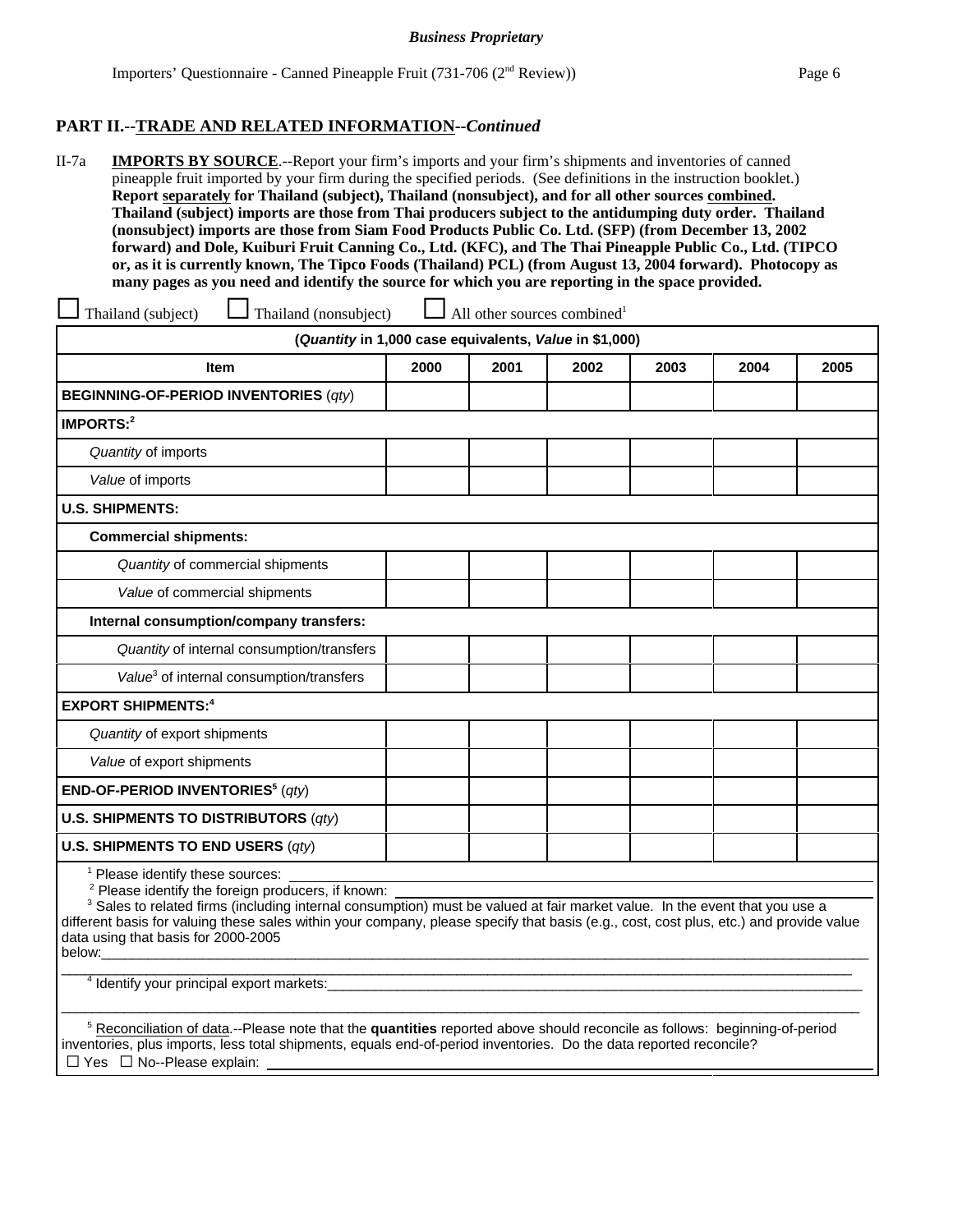II-7b. **IMPORTS BY SOURCE**.--Report your firm's imports and your firm's shipments and inventories of canned pineapple fruit imported by your firm during the specified periods. (See definitions in the instruction booklet.) **Report separately for Thailand (subject), Thailand (nonsubject), and for all other sources combined. Thailand (subject) imports are those from Thai producers that are subject to the antidumping duty order. Thailand (nonsubject) imports are those from Siam Food Products Public Co. Ltd. (SFP), Dole, Kuiburi Fruit Canning Co., Ltd. (KFC), and The Thai Pineapple Public Co., Ltd. (TIPCO, or as it is currently known, The Tipco Foods (Thailand) PCL). Photocopy as many pages as you need and identify the source for which you are reporting in the space provided.**

| Thailand (nonsubject)<br>Thailand (subject)                                                                                 | $\Box$ All other sources combined <sup>1</sup>         |                           |  |
|-----------------------------------------------------------------------------------------------------------------------------|--------------------------------------------------------|---------------------------|--|
|                                                                                                                             | (Quantity in 1,000 case equivalents, Value in \$1,000) |                           |  |
| <b>Item</b>                                                                                                                 | January-September<br>2005                              | January-September<br>2006 |  |
| <b>BEGINNING-OF-PERIOD INVENTORIES (quantity)</b>                                                                           |                                                        |                           |  |
| IMPORTS: <sup>2</sup>                                                                                                       |                                                        |                           |  |
| Quantity of imports                                                                                                         |                                                        |                           |  |
| Value of imports                                                                                                            |                                                        |                           |  |
| <b>U.S. SHIPMENTS:</b>                                                                                                      |                                                        |                           |  |
| <b>Commercial shipments:</b>                                                                                                |                                                        |                           |  |
| Quantity of commercial shipments                                                                                            |                                                        |                           |  |
| Value of commercial shipments                                                                                               |                                                        |                           |  |
| Internal consumption/company transfers:                                                                                     |                                                        |                           |  |
| Quantity of internal consumption/transfers                                                                                  |                                                        |                           |  |
| Value <sup>3</sup> of internal consumption/transfers                                                                        |                                                        |                           |  |
| <b>EXPORT SHIPMENTS:4</b>                                                                                                   |                                                        |                           |  |
| Quantity of export shipments                                                                                                |                                                        |                           |  |
| Value of export shipments                                                                                                   |                                                        |                           |  |
| END-OF-PERIOD INVENTORIES <sup>5</sup> (quantity)                                                                           |                                                        |                           |  |
| <b>U.S. SHIPMENTS TO DISTRIBUTORS (quantity)</b>                                                                            |                                                        |                           |  |
| <b>U.S. SHIPMENTS TO END USERS (quantity)</b>                                                                               |                                                        |                           |  |
| <sup>1</sup> Please identify these sources:                                                                                 |                                                        |                           |  |
| <sup>2</sup> Please identify the foreign producers, if known:                                                               |                                                        |                           |  |
| <sup>3</sup> Sales to related firms (including internal consumption) must be valued at fair market value. In the event that |                                                        |                           |  |

 **Sales to related firms (including internal consumption) must be valued at fair market value. In the event that you use a different basis for valuing these sales within your company, please specify that basis (e.g., cost, cost plus, etc.) and provide value data using that basis for interim 2005 and interim 2006 below:**

**4 Identify your principal export markets:** 

**5 Reconciliation of data.--Please note that the quantities reported above should reconcile as follows: beginning-of-period inventories, plus imports, less total shipments, equals end-of-period inventories. Do the data reported reconcile?** G **Yes** G **No--Please explain:**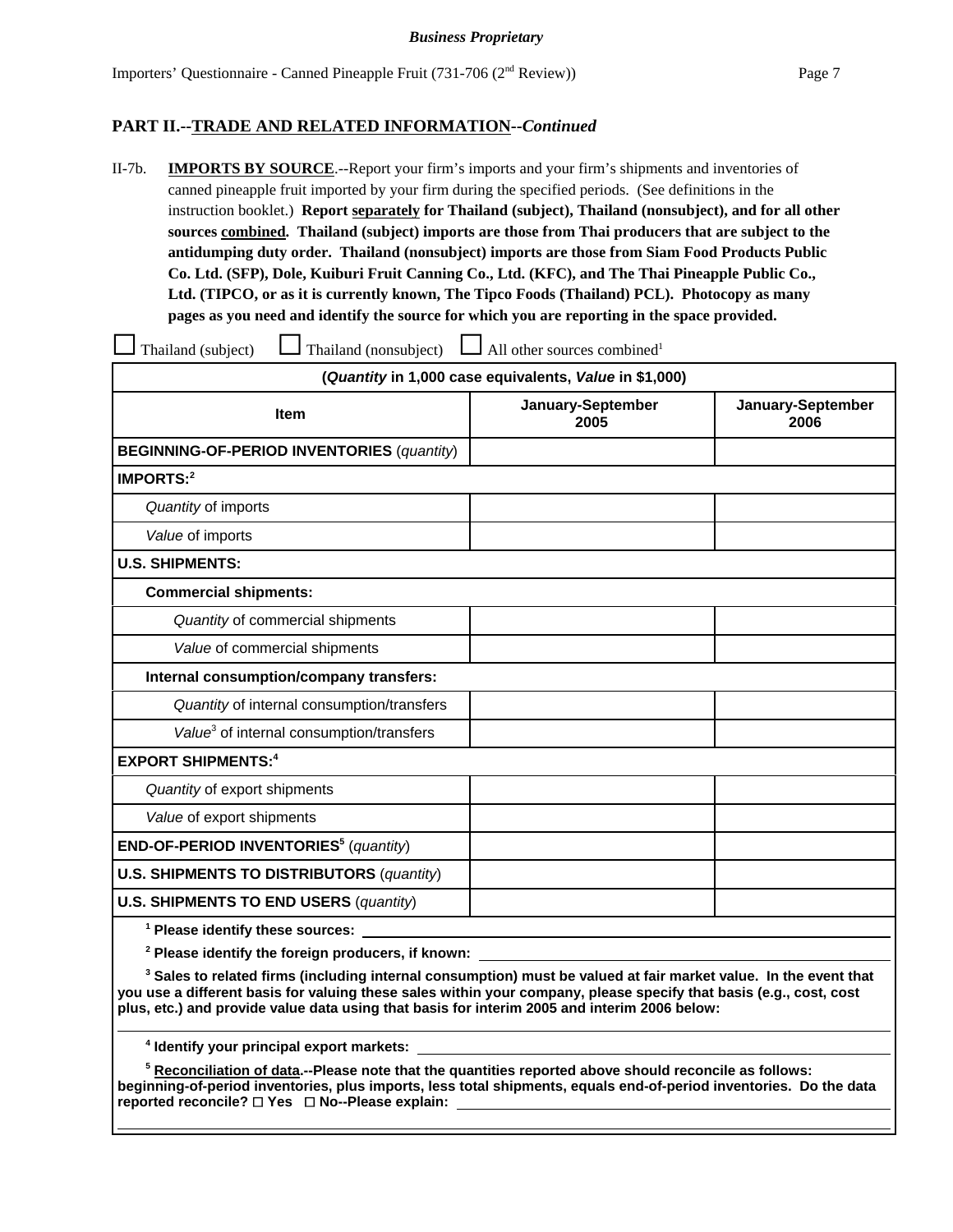II-8. Channels of Distribution.-Report the estimated quantity of your firm's U.S. shipments (domestic shipments and domestic company transfers) of canned pineapple fruit that were **IMPORTED FROM SUBJECT SOURCES IN THAILAND** (i.e. excluding imports from Siam Food Products Public Co. Ltd., Dole, Kuiburi Fruit Canning Co., Ltd., and The Thai Pineapple Public Co., Ltd., or as it is currently known, The Tipco Foods (Thailand) PCL) by your firm during **2004** and **2005** to retail, food service, and industrial sectors (as defined in the instruction booklet). Totals should equal those reported earlier in II-7a.

| Quantity in 1,000 case equivalents, Value in \$1,000 |          |       |          |       |  |
|------------------------------------------------------|----------|-------|----------|-------|--|
| Item                                                 | 2004     |       | 2005     |       |  |
|                                                      | Quantity | Value | Quantity | Value |  |
| Retail:                                              |          |       |          |       |  |
| National brands                                      |          |       |          |       |  |
| First private labels                                 |          |       |          |       |  |
| Second private labels                                |          |       |          |       |  |
| Regional labels                                      |          |       |          |       |  |
| Food service:                                        |          |       |          |       |  |
| National brands                                      |          |       |          |       |  |
| First private labels                                 |          |       |          |       |  |
| Second private labels                                |          |       |          |       |  |
| Regional labels                                      |          |       |          |       |  |
| Industrial:                                          |          |       |          |       |  |
| National brands                                      |          |       |          |       |  |
| First private labels                                 |          |       |          |       |  |
| Second private labels                                |          |       |          |       |  |
| Regional labels                                      |          |       |          |       |  |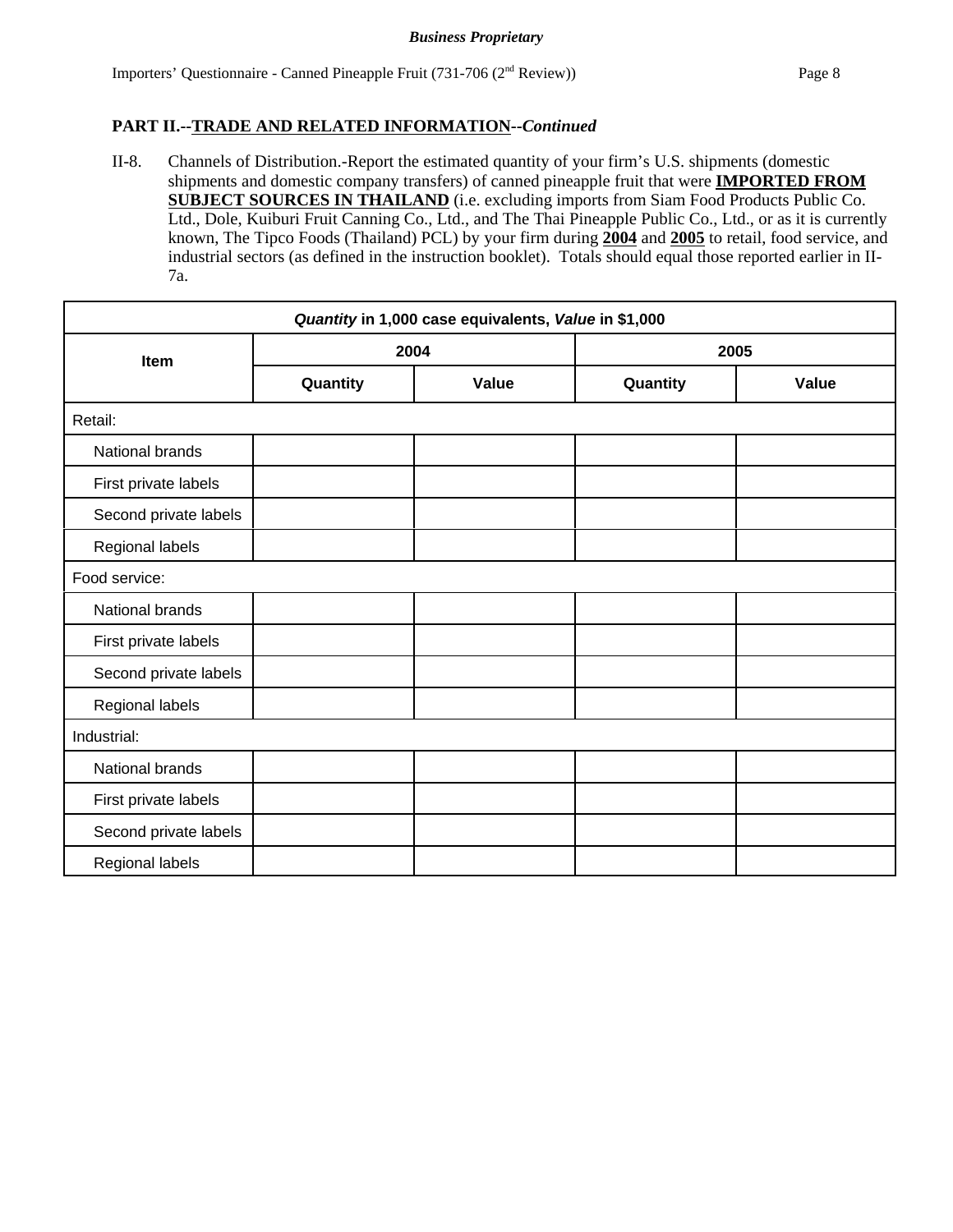II-9a. Please report the quantity and value of your U.S. shipments of canned pineapple fruit **IMPORTED FROM SOURCES IN THAILAND**. **Report separately for Thailand (subject), and Thailand (nonsubject), by grade, package size, and region in 2004 and 2005. Thailand (subject) imports are those from Thai producers that are subject to the antidumping duty order. Thailand (nonsubject) imports are those from Siam Food Products Public Co. Ltd. (SFP), Dole, Kuiburi Fruit Canning Co., Ltd. (KFC), and The Thai Pineapple Public Co., Ltd. (TIPCO, or as it is currently known, The Tipco Foods (Thailand) PCL).** 

| subiec |  |
|--------|--|
|        |  |

 $\Box$  Nonsubject

|                        | (Quantity in 1,000 case equivalents, Value in \$1,000) |          |       |          |       |  |
|------------------------|--------------------------------------------------------|----------|-------|----------|-------|--|
|                        |                                                        | 2004     |       |          | 2005  |  |
|                        |                                                        | Quantity | Value | Quantity | Value |  |
|                        | Fancy                                                  |          |       |          |       |  |
| Grade                  | Choice                                                 |          |       |          |       |  |
|                        | Standard                                               |          |       |          |       |  |
|                        | $\leq$ 15 oz. cans                                     |          |       |          |       |  |
| Package<br><b>Size</b> | 16 ≤100 oz. cans                                       |          |       |          |       |  |
|                        | $> 100$ oz. cans                                       |          |       |          |       |  |
|                        | Northeast Region <sup>1</sup>                          |          |       |          |       |  |
| <b>Region</b>          | Southern Region <sup>1</sup>                           |          |       |          |       |  |
|                        | Midwest Region <sup>1</sup>                            |          |       |          |       |  |
|                        | Western Region <sup>1</sup>                            |          |       |          |       |  |

<sup>1</sup> The **Northeast region** includes the states/territories of Connecticut, Delaware, Maine, Massachusetts, New Hampshire, New Jersey, New York, Pennsylvania, Rhode Island, and Vermont; the **Southern region** includes the states/territories of Alabama, Arkansas, D.C., Florida, Georgia, Kentucky, Louisiana, Maryland, Mississippi, North Carolina, Oklahoma, Puerto Rico, South Carolina, Tennessee, Texas, U.S. Virgin Islands, Virginia, and West Virginia; the **Midwest region** includes the states/territories of Illinois, Indiana, Iowa, Kansas, Michigan, Minnesota, Missouri, Nebraska, North Dakota, Ohio, South Dakota, and Wisconsin; and the **Western region** includes the states/territories of Alaska, Arizona, California, Colorado, Hawaii, Idaho, Montana, Nevada, New Mexico, Oregon, Utah, Washington, and Wyoming.

II-9b. Has your firm experienced any changes in the quantity and value of your U.S. shipments of canned pineapple fruit imported from subject sources in Thailand by cut of pineapple from 2004- 05 (i.e. in slices, chunks, cubes, tidbits, pieces, or crushed). If yes, please explain below.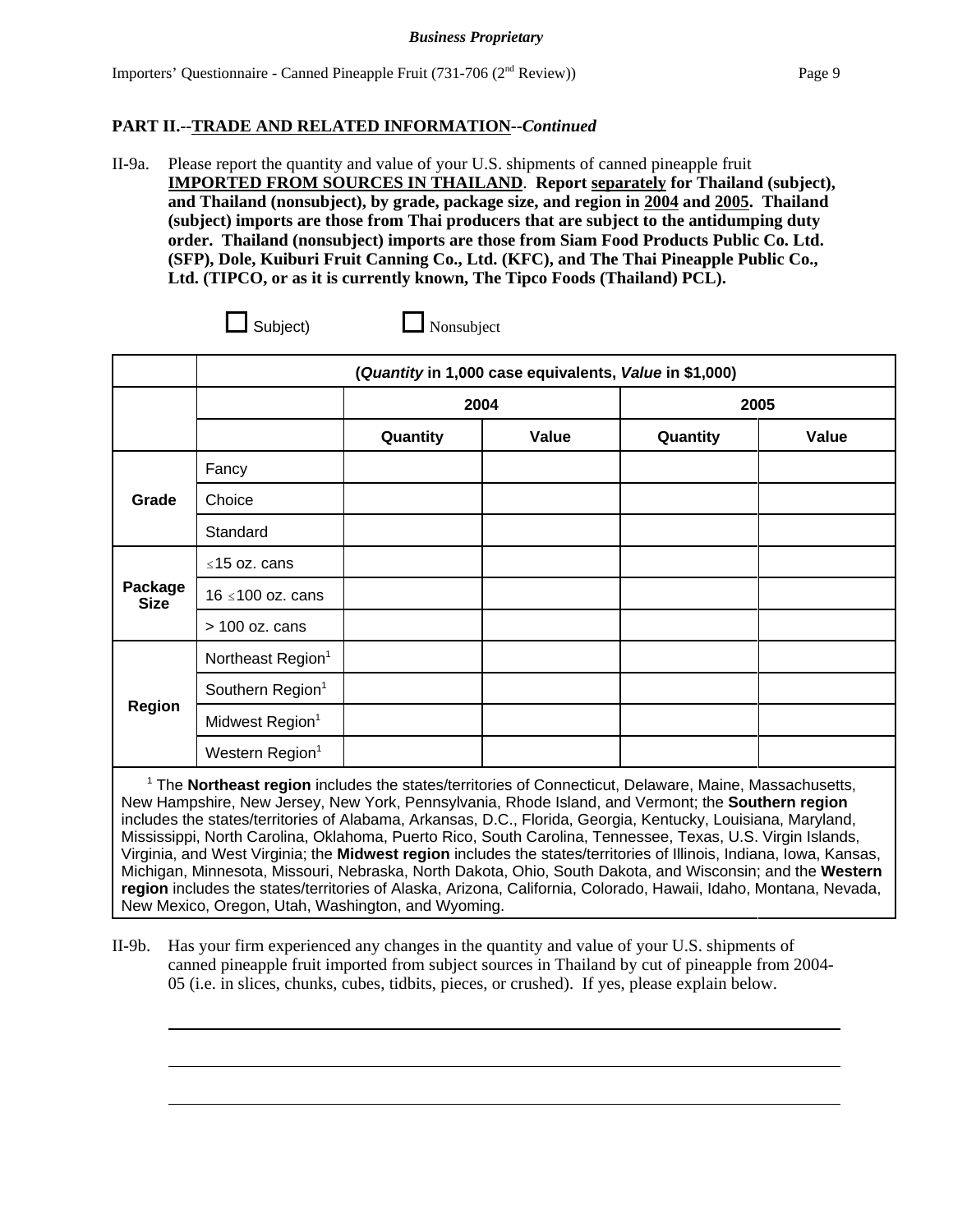| $II-10.$ | Describe the significance of the existing antidumping duty order covering imports of canned<br>pineapple fruit from Thailand in terms of its effect on your firm's imports, U.S. shipments of<br>imports, and inventories. You may wish to compare your firm's operations before and after the<br>imposition of the order.                                                                                                                                                                                          |
|----------|---------------------------------------------------------------------------------------------------------------------------------------------------------------------------------------------------------------------------------------------------------------------------------------------------------------------------------------------------------------------------------------------------------------------------------------------------------------------------------------------------------------------|
| $II-11.$ | Would your firm anticipate any changes in its imports, U.S. shipments of imports, or inventories<br>of canned pineapple fruit in the future if the antidumping duty order on canned pineapple fruit<br>from Thailand were to be revoked?<br>$\Box$ No<br>Yes--Supply details as to the time, nature, and significance of such changes<br>and provide underlying assumptions, along with relevant portions of<br>business plans or other supporting documentation, for any trends or<br>projections you may provide. |
|          |                                                                                                                                                                                                                                                                                                                                                                                                                                                                                                                     |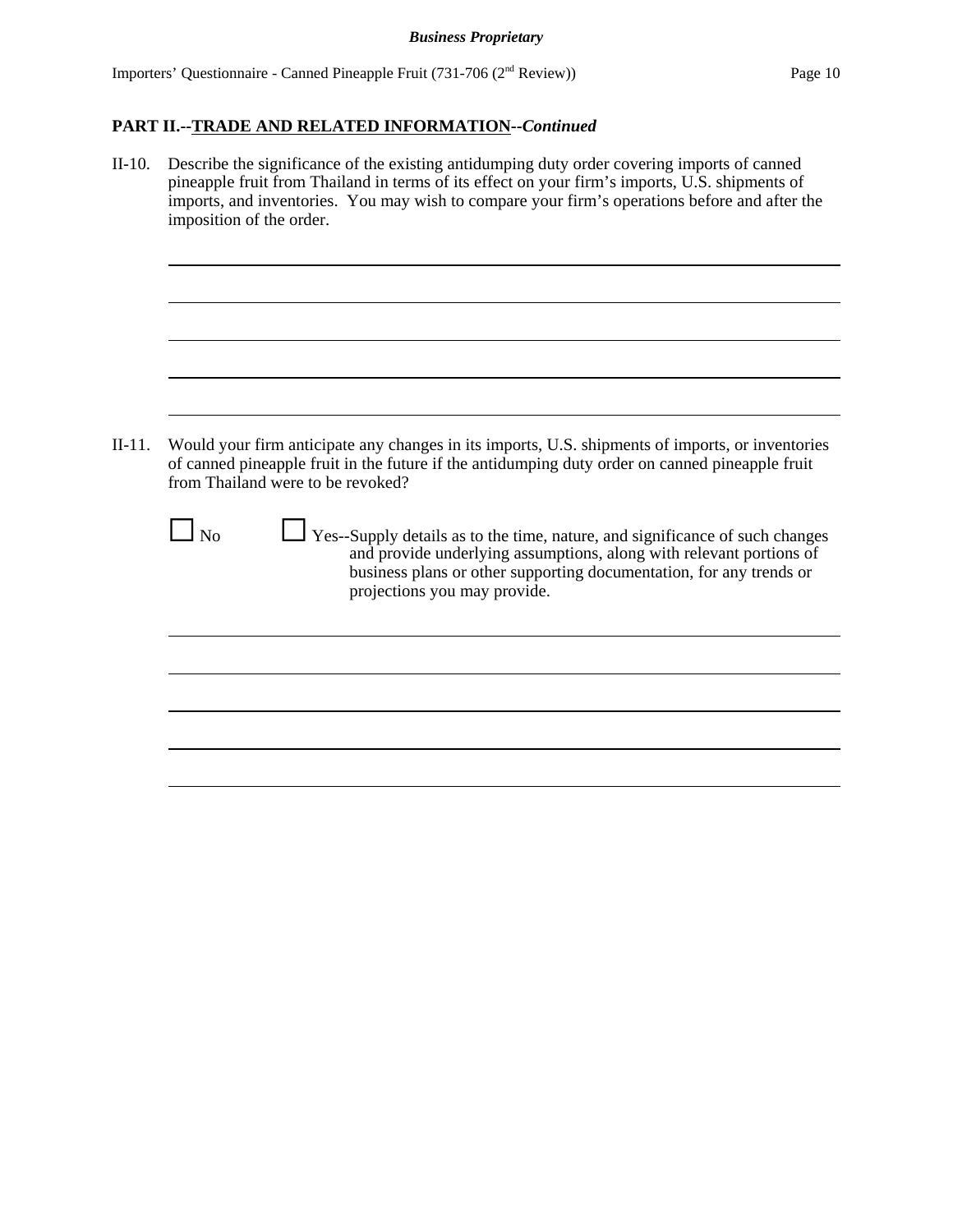#### *Business Proprietary*

Importers' Questionnaire - Canned Pineapple Fruit (731-706 (2nd Review)) Page 11

### **PART III.--PRICING AND MARKET FACTORS**

Further information on this part of the questionnaire can be obtained from Craig Thomsen, Economist, (202-205-3226).

III-1. Who should be contacted regarding the requested pricing and related information?

Company contact:

Name and title Phone No.

E-mail address Fax No.

### **Section III-A.--PRICE DATA**

This section requests quarterly price and quantity data concerning your firm's shipments of the following products imported from subject sources in Thailand (i.e. excluding nonsubject imports, defined as imports from Siam Food Products Public Co. Ltd. from December 13, 2002 forward and from Dole, Kuiburi Fruit Canning Co., Ltd., and The Thai Pineapple Public Co., Ltd. from August 13, 2004 forward) and sold in the U.S. market during January 1, 2000-September 30, 2006.

*Product 1*.–Canned pineapple; 20 oz. size; in chunks, sliced, crushed, or tidbits; in juice, light syrup, heavy syrup, or extra heavy syrup.

*Product 2.*–Canned pineapple; #10 size; for food service market; in chunks, sliced, crushed, or tidbits; in juice, light syrup, heavy syrup, or extra heavy syrup.

Please report separately by type of brand (national brand, first private label, second private label, or regional brand). Values reported should be f.o.b. U.S. point of shipment (in U.S. dollars) and should **NOT** include U.S. inland transportation costs to deliver the product to your customers' establishment. All values should be reported **net of ALL discounts, allowances, and returns**, and all sales values reported should represent **arms-length transactions to unrelated U.S. customers**. If your firm had any sales that involved post-shipment credits or rebates, please report the **final** amount paid by your customer.

If prices vary by type (sliced, chunks, crushed, packed in juice, packed in syrup), please report **each type on a separate page** and indicate the type for which you are reporting.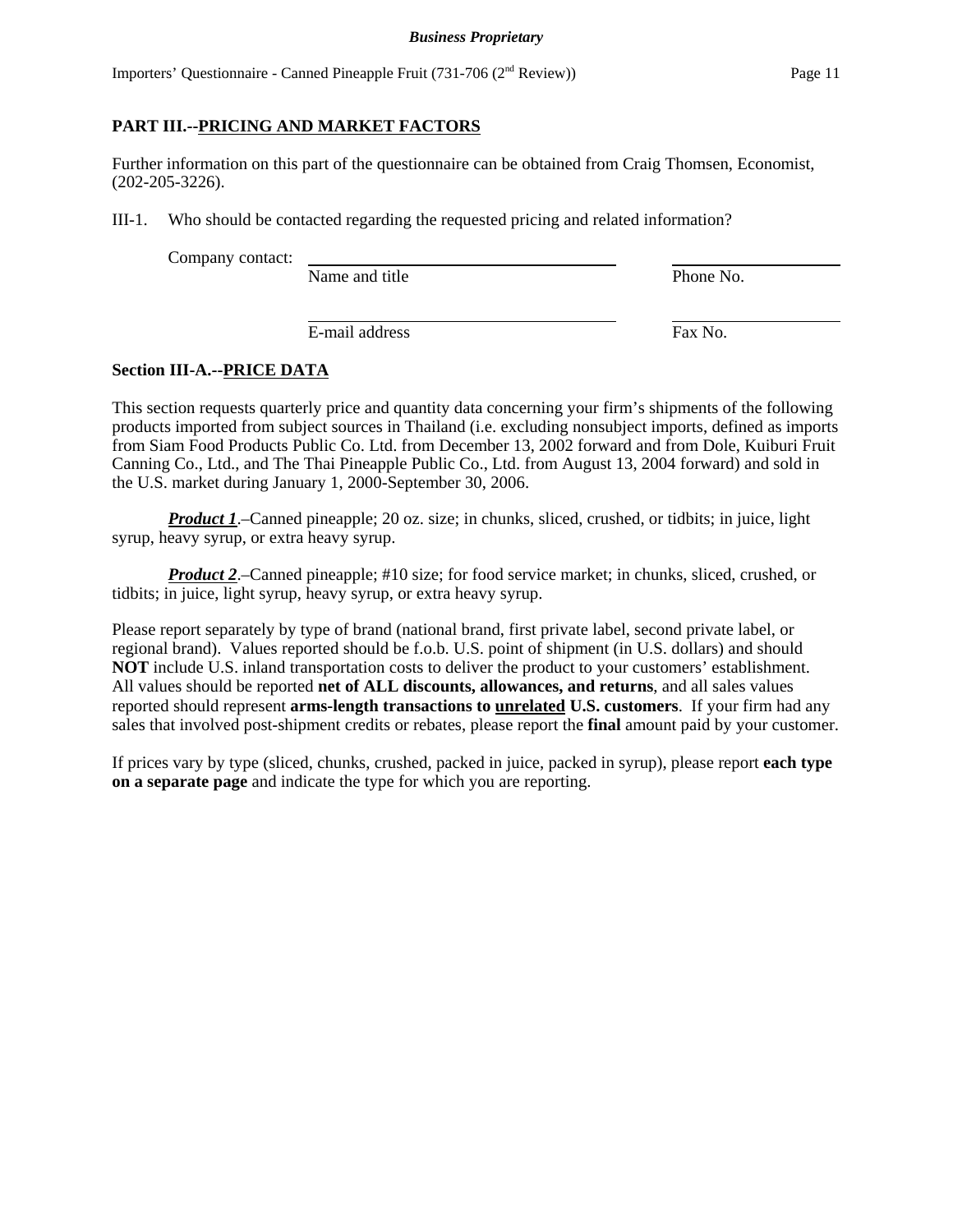### **PART III.--PRICING AND MARKET FACTORS--***Continued* **Section III-A.--PRICE DATA**

**COPY THIS PAGE AS NECESSARY.** Complete a separate page for each of the specified products imported and sold by your firm, in each brand type. Indicate in the space provided the product for which pricing is reported. Please indicate the type of brand for which data are reported. Report separately for each subject supplier from Thailand from whom you imported canned pineapple fruit. **PRODUCT IDENTIFICATION NUMBER:1 SUPPLIER:**

| National brand                                         | First private label                                                                                                                                                    | Second private label | Regional brand (check one) |  |
|--------------------------------------------------------|------------------------------------------------------------------------------------------------------------------------------------------------------------------------|----------------------|----------------------------|--|
| (Quantity in 1,000 case equivalents, Value in dollars) |                                                                                                                                                                        |                      |                            |  |
|                                                        | <b>Period of shipment</b>                                                                                                                                              | Quantity             | Net f.o.b. value           |  |
|                                                        | January-March                                                                                                                                                          |                      |                            |  |
|                                                        | April-June                                                                                                                                                             |                      |                            |  |
| 2000                                                   | July-September                                                                                                                                                         |                      |                            |  |
|                                                        | October-December                                                                                                                                                       |                      |                            |  |
|                                                        | January-March                                                                                                                                                          |                      |                            |  |
| 2001                                                   | April-June                                                                                                                                                             |                      |                            |  |
|                                                        | July-September                                                                                                                                                         |                      |                            |  |
|                                                        | October-December                                                                                                                                                       |                      |                            |  |
|                                                        | January-March                                                                                                                                                          |                      |                            |  |
|                                                        | April-June                                                                                                                                                             |                      |                            |  |
| 2002                                                   | July-September                                                                                                                                                         |                      |                            |  |
|                                                        | October-December                                                                                                                                                       |                      |                            |  |
|                                                        | January-March                                                                                                                                                          |                      |                            |  |
| 2003                                                   | April-June                                                                                                                                                             |                      |                            |  |
|                                                        | July-September                                                                                                                                                         |                      |                            |  |
|                                                        | October-December                                                                                                                                                       |                      |                            |  |
|                                                        | January-March                                                                                                                                                          |                      |                            |  |
| 2004                                                   | April-June                                                                                                                                                             |                      |                            |  |
|                                                        | July-September                                                                                                                                                         |                      |                            |  |
|                                                        | October-December                                                                                                                                                       |                      |                            |  |
|                                                        | January-March                                                                                                                                                          |                      |                            |  |
| 2005                                                   | April-June                                                                                                                                                             |                      |                            |  |
|                                                        | July-September                                                                                                                                                         |                      |                            |  |
|                                                        | October-December                                                                                                                                                       |                      |                            |  |
|                                                        | January-March                                                                                                                                                          |                      |                            |  |
| 2006                                                   | April-June                                                                                                                                                             |                      |                            |  |
|                                                        | July-September                                                                                                                                                         |                      |                            |  |
|                                                        | <sup>1</sup> If your product does not exactly meet the product specifications but is competitive with the specified product,<br>provide a description of your product: |                      |                            |  |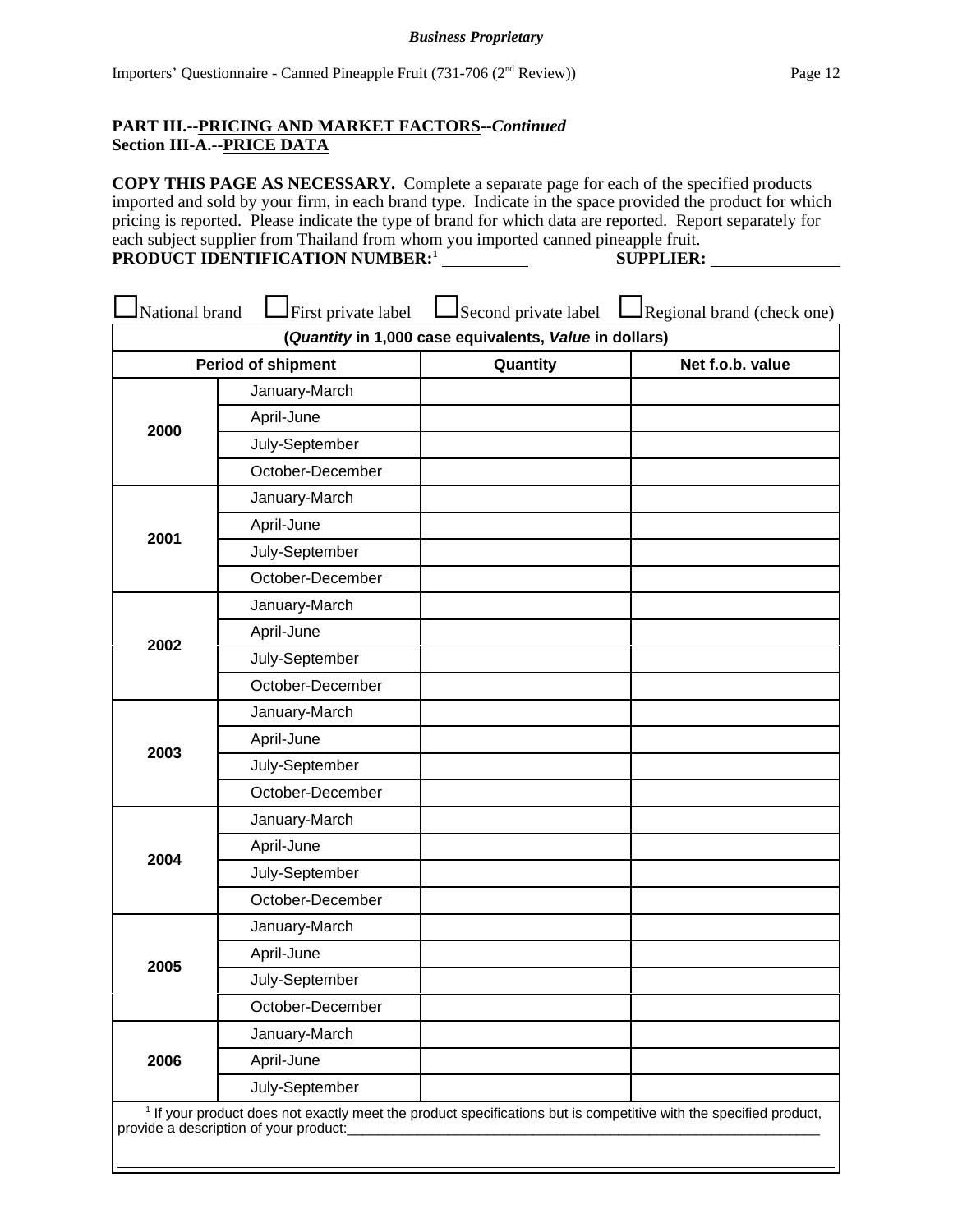#### **Section III-B.--MARKET FACTORS**

**For purposes of the following questions, "nonsubject canned pineapple fruit" can be either 1) canned pineapple fruit from nonsubject Thai producers, or 2) canned pineapple fruit from all other sources. Please refer to page 4 of the instruction booklet for a detailed definition.** 

- III-B-1. Please describe how your firm determines the prices that it charges for sales of canned pineapple fruit (transaction by transaction negotiation, contracts for multiple shipments, set price lists, etc.). If your firm issues price lists, please include a copy of a recent price list with your submission.
- III-B-2. Please describe your firm's discount policy (quantity discounts, annual total volume discounts, etc.).
- III-B-3. What are your firm's typical sales terms for canned pineapple fruit imported from Thailand (e.g., 2/10 net 30 days) ? On what basis are your prices of such product usually quoted (e.g., f.o.b. port of entry, or delivered) 2.
- III-B-4. Approximately what percentage of your firm's sales of canned pineapple fruit imported from Thailand are on a contract  $($  percent) vs. spot sales  $($  percent) basis? If you sell on a contract basis, please answer the following questions with respect to provisions of a typical contract.
	- (a) What is the average duration of a contract?
	- (b) How frequently are contracts renegotiated?

(c) Does the contract fix quantity, price, or both?

- (d) Does the contract have a meet or release provision?
- (e) What are the standard quantity requirements, if any?
- (f) What is the price premium for sub-minimum shipments? percent
- III-B-5. What is the average lead time between a customer's order and the date of delivery for your firm's sales of canned pineapple fruit?
- III-B-6. What is the approximate percentage of the total delivered cost of canned pineapple fruit that is accounted for by U.S. inland transportation costs? \_\_\_\_ percent. Who generally arranges the transportation to your customers' locations? Your firm \_\_\_\_\_\_ or purchaser \_\_\_\_\_\_ (check one). What proportion of your sales occur within 100 miles of your storage facility or the port of entry?  $\qquad \qquad$  percent. 101 to 1,000 miles? percent. Over 1,000 miles? percent.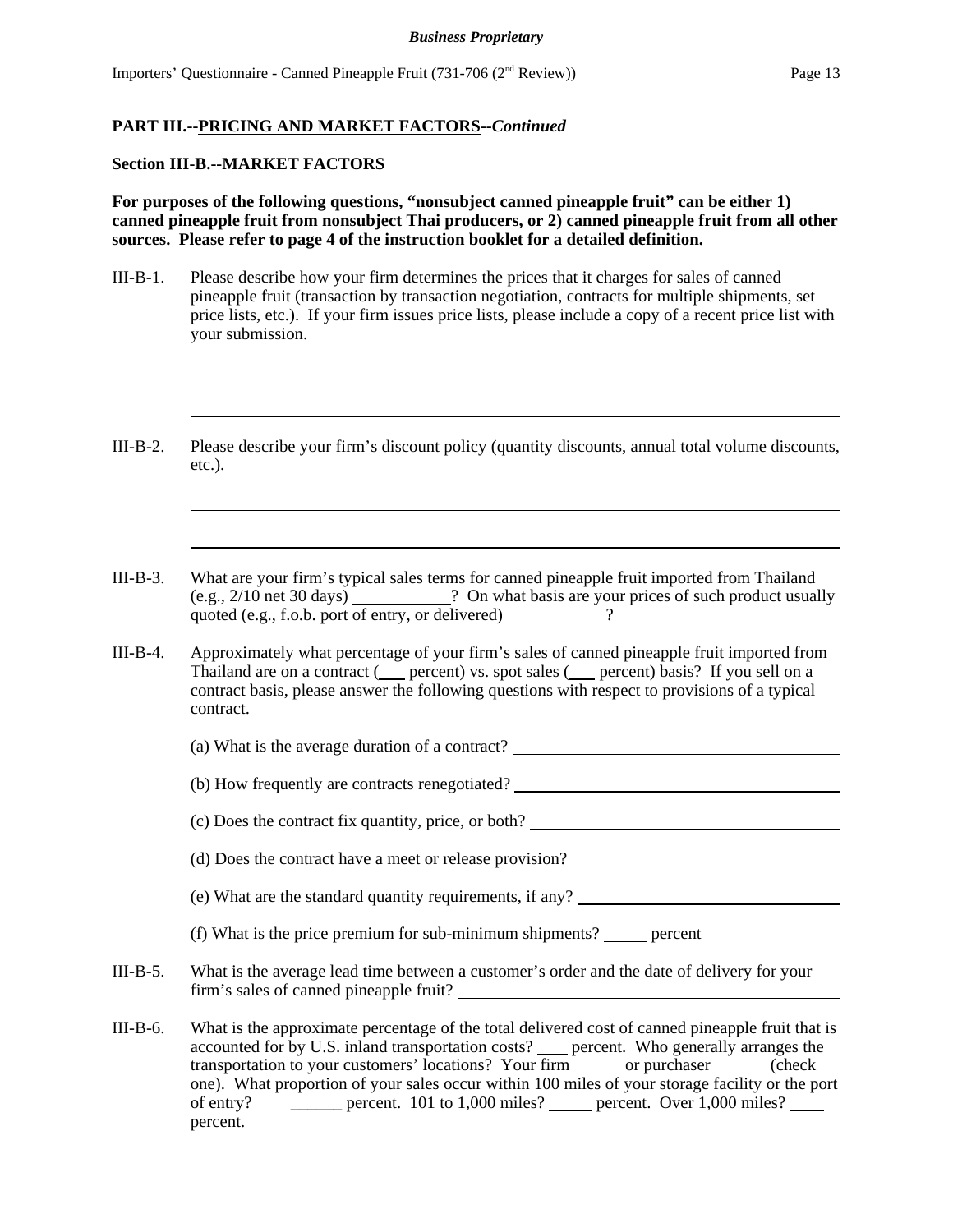| $III-B-7.$ | What is the geographic market area in the United States served by your firm's imports of<br>canned pineapple fruit from Thailand? Note any changes in market area since January 1, 2000<br>and any anticipated changes in the future.                                                                                                                                                                                                                                                                                                                         |  |  |
|------------|---------------------------------------------------------------------------------------------------------------------------------------------------------------------------------------------------------------------------------------------------------------------------------------------------------------------------------------------------------------------------------------------------------------------------------------------------------------------------------------------------------------------------------------------------------------|--|--|
|            |                                                                                                                                                                                                                                                                                                                                                                                                                                                                                                                                                               |  |  |
| $III-B-8.$ | Have individual U.S. producers, importers, purchasers, or foreign producers/exporters of<br>canned pineapple fruit influenced the U.S. wholesale market price of canned pineapple fruit<br>since January 1, 2000?                                                                                                                                                                                                                                                                                                                                             |  |  |
|            | l No<br>Yes--Please identify any such firm(s) and note the time period when the<br>firm(s) influenced price, whether the effect was to increase or<br>decrease the price, and why your firm believes that the actions of<br>the firm(s) were responsible for the price change.                                                                                                                                                                                                                                                                                |  |  |
| $III-B-9.$ | Please identify any supply factor(s) (e.g., changes in availability or prices of raw materials,<br>energy, or labor; transportation conditions; production capacity and/or methods of production;<br>technology; export markets; or alternative production opportunities) that affected the<br>availability of canned pineapple fruit imported from Thailand in the U.S. market since January<br>1, 2000. Please note the time period(s) of any such changes, the factor(s) involved, and the<br>impact such changes had on your shipment volumes and prices. |  |  |
|            |                                                                                                                                                                                                                                                                                                                                                                                                                                                                                                                                                               |  |  |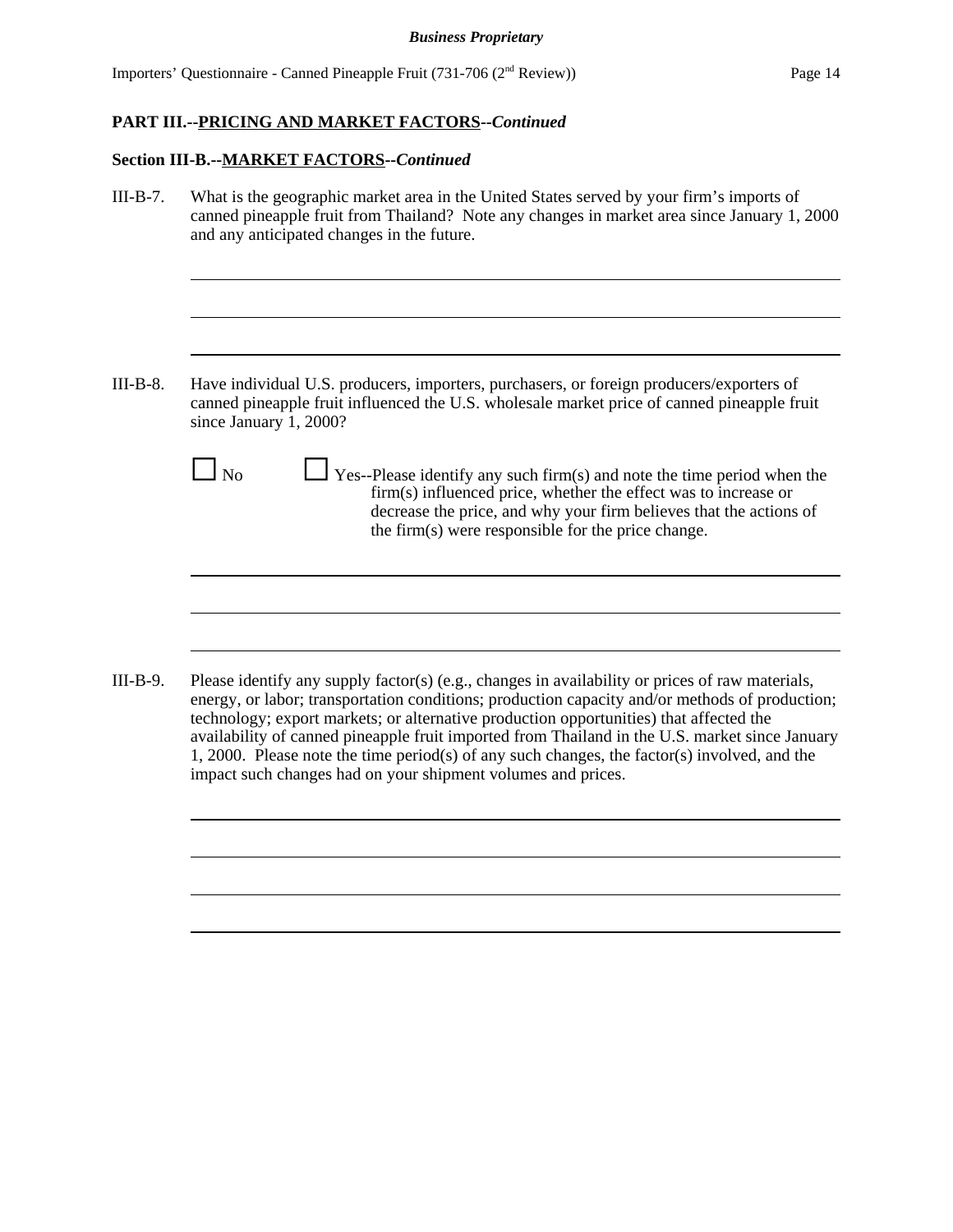Importers' Questionnaire - Canned Pineapple Fruit (731-706 (2nd Review)) Page 15

### **PART III.--PRICING AND MARKET FACTORS--***Continued*

### **Section III-B.--MARKET FACTORS--***Continued*

III-B-10. Please discuss any anticipated changes in terms of the availability of canned pineapple fruit imported from Thailand in the U.S. market in the future, identifying the time period(s) involved and the factor(s) that you believe would be responsible for such changes. Provide any underlying assumptions, along with relevant portions of business plans or other supporting documentation, that address this issue.

III-B-11. Describe how easily your firm can shift its sales of canned pineapple fruit between the U.S. market and alternative country markets. In your discussion, please describe any contracts, other sales arrangements, or other constraints (including any third-country trade barriers such as tariffs, quotas, or other non-tariff barriers) that would prevent or retard your firm from shifting canned pineapple fruit between the U.S. and alternative country markets within a 12 month period. Provide any underlying assumptions, along with relevant portions of business plans or other supporting documentation, that address this issue.

- III-B-12. Have there been any significant changes in the product range or marketing of canned pineapple fruit since January 1, 2000?
	- $\Box$  No  $\Box$  Yes--Please describe.

III-B-13. Please discuss any anticipated changes in terms of the product range or marketing of canned pineapple fruit in the future, identifying the time period(s) involved and the factor(s) that you believe would be responsible for such changes. Provide any underlying assumptions, along with relevant portions of business plans or other supporting documentation, that address this issue.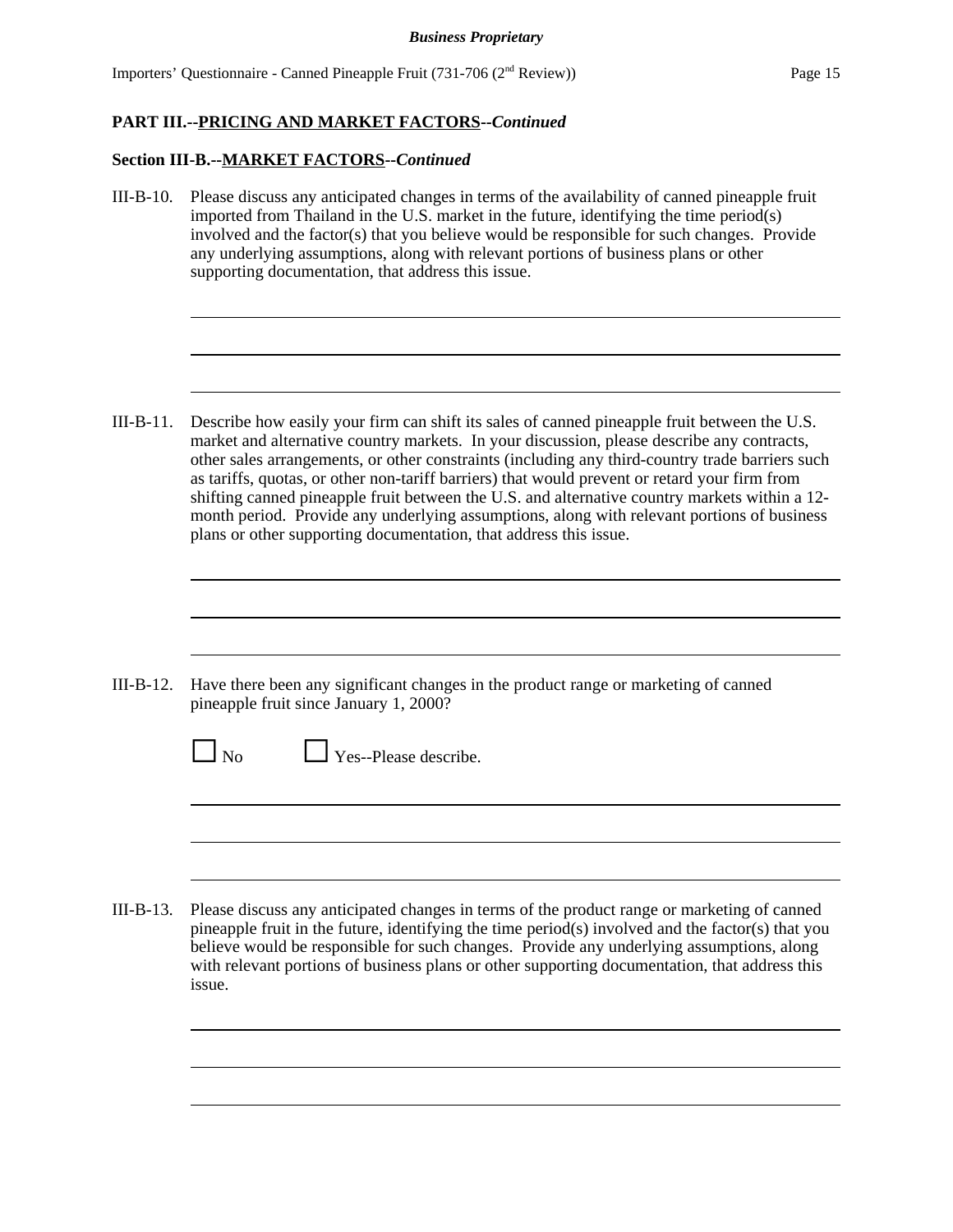# **Section III-B.--MARKET FACTORS--***Continued*

.

III-B-14. a) Is fresh pineapple or fresh cut pineapple substitutable for canned pineapple fruit?

|             | N <sub>o</sub><br>Yes--Please explain what other products may be substitutes for canned<br>pineapple fruit, and how frequently does such substitution occur?                                                                                                                                                           |
|-------------|------------------------------------------------------------------------------------------------------------------------------------------------------------------------------------------------------------------------------------------------------------------------------------------------------------------------|
|             |                                                                                                                                                                                                                                                                                                                        |
|             | b) Is crushed pineapple packed in aseptic bags, cut pineapple in plastic cups, plastic or glass<br>containers, or frozen pineapple, a substitute for canned pineapple fruit?                                                                                                                                           |
|             | $\Box$ No<br>Yes--Please explain.                                                                                                                                                                                                                                                                                      |
|             |                                                                                                                                                                                                                                                                                                                        |
|             |                                                                                                                                                                                                                                                                                                                        |
| $III-B-15.$ | Have there been any changes in the number or types of products that can be substituted for<br>canned pineapple fruit since January 1, 2000?<br>$\Box$ No<br>Yes--Please explain and list substitute products.                                                                                                          |
|             |                                                                                                                                                                                                                                                                                                                        |
|             |                                                                                                                                                                                                                                                                                                                        |
| III-B-16.   | Describe the approximate price sensitivity of the substitutions listed above (i.e., by what<br>percent would the current price of canned pineapple fruit have to increase, all other prices<br>remaining constant, before your customers would start to substitute the listed products for<br>canned pineapple fruit). |
|             |                                                                                                                                                                                                                                                                                                                        |
|             |                                                                                                                                                                                                                                                                                                                        |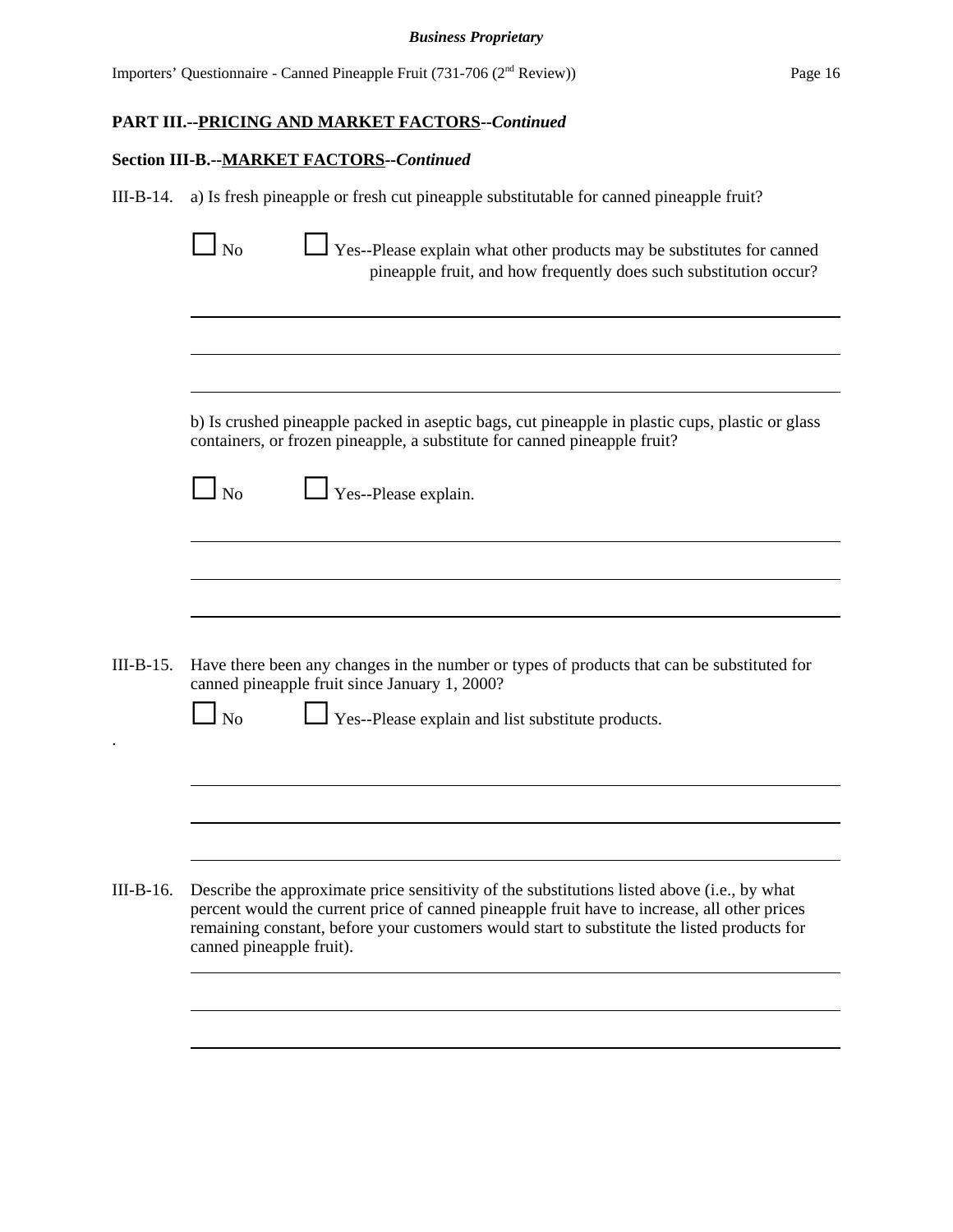#### **Section III-B.--MARKET FACTORS--***Continued*

III-B-17. Please discuss any anticipated changes in terms of the substitutability of other products for canned pineapple fruit in the future, identifying the time period $(s)$  involved and the factor $(s)$ that you believe would be responsible for such changes. Provide any underlying assumptions, along with relevant portions of business plans or other supporting documentation, that address this issue.

<u> 1989 - Johann Stoff, deutscher Stoff, der Stoff, der Stoff, der Stoff, der Stoff, der Stoff, der Stoff, der S</u>

<u> 1989 - Johann Barn, mars ann an t-Amhain ann an t-Amhain an t-Amhain an t-Amhain an t-Amhain an t-Amhain an t-</u>

III-B-18. Describe the end uses of canned pineapple fruit that you import from Thailand.

III-B-19. Discuss any changes in the end uses of canned pineapple fruit since January 1, 2000.

III-B-20. Please discuss any anticipated changes in terms of the end uses of canned pineapple fruit in the future, identifying the time period(s) involved and the factor(s) that you believe would be responsible for such changes. Provide any underlying assumptions, along with relevant portions of business plans or other supporting documentation, that address this issue.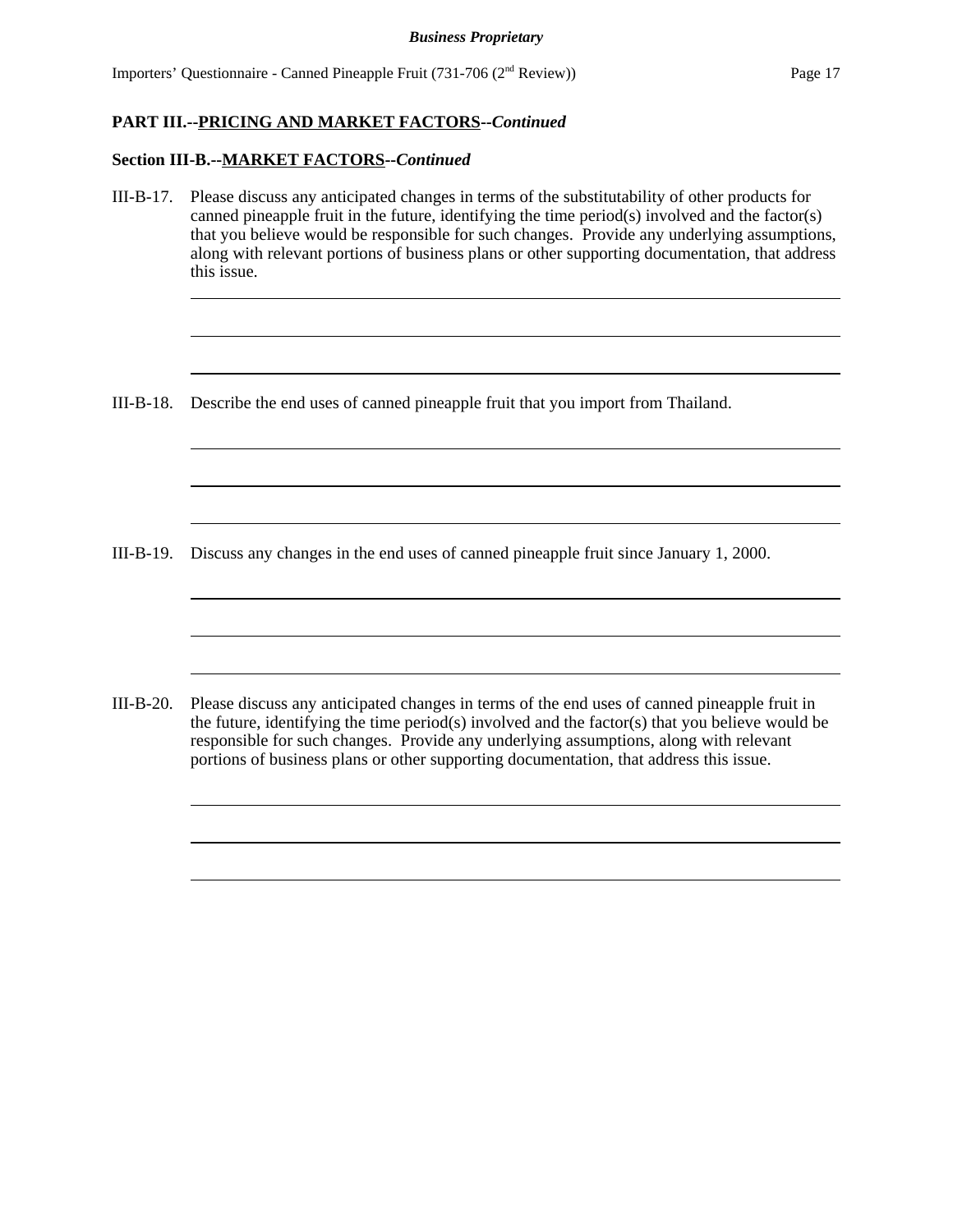#### **Section III-B.--MARKET FACTORS--***Continued*

III-B-21. a) How has the demand within the United States (and outside the United States if known) for canned pineapple fruit changed since January 1, 2000? What were the principal factors affecting changes in demand?

b) Please estimate the change in U.S. consumption since January 1, 2000:\_\_\_\_percent

c) Please describe any changes in demand for fresh or fresh cut pineapple, and describe how this has affected the demand for canned pineapple fruit since January  $\hat{1}$ , 2000.

III-B-22. Please discuss any anticipated changes in canned pineapple fruit demand in the United States and, if known, the rest of the world, in the future, identifying the time period(s) involved and the factor(s) that you believe would be responsible for such changes. Provide any underlying assumptions, along with relevant portions of business plans or other supporting documentation, that address this issue.

III-B-23. Please compare market prices of canned pineapple fruit in U.S. and non-U.S. markets, if known. Please submit any documentation or list any sources which may be helpful.

III-B-24. Are the U.S.-produced and imported canned pineapple fruit of the same grade from Thailand generally used interchangeably (i.e., can they physically be used in the same applications)? Please comment separately for the U.S. market and other markets, if known.

| $\Box$ Yes | No--Please explain, by country. |
|------------|---------------------------------|
|            |                                 |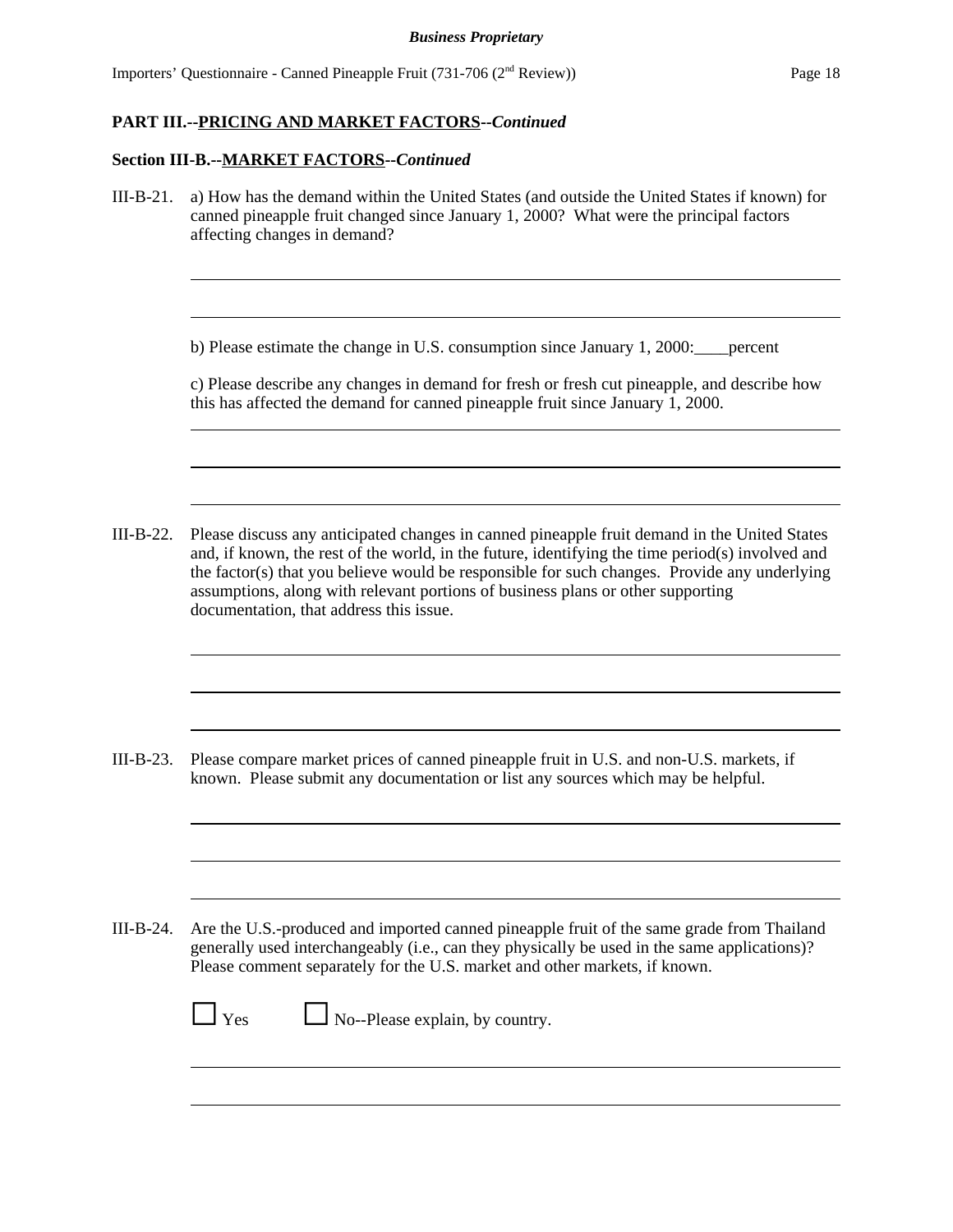#### **Section III-B.--MARKET FACTORS--***Continued*

III-B-25. Are the U.S.-produced and imported canned pineapple fruit from nonsubject sources (i.e., product imported from countries/firms not subject to this review) of the same grade generally used interchangeably?

| $\Box$ Yes<br>$\Box$ No--Please explain, by country. |  |
|------------------------------------------------------|--|
|------------------------------------------------------|--|

III-B-26. Are NONSUBJECT imported canned pineapple fruit and imported canned pineapple fruit of the same grade from Thailand generally used interchangeably?

| No--Please explain, by country. |
|---------------------------------|
|                                 |

III-B-27. Are there any differences in product characteristics or sales conditions between U.S.-produced canned pineapple fruit and canned pineapple fruit imported from Thailand that are a significant factor in your firm's sales of canned pineapple fruit?

> $\Box$  No  $\Box$  Yes--Please describe any such advantages or disadvantages of the domestic product vis-a-vis the imported product (e.g., quality, availability, transportation network, product range, etc.).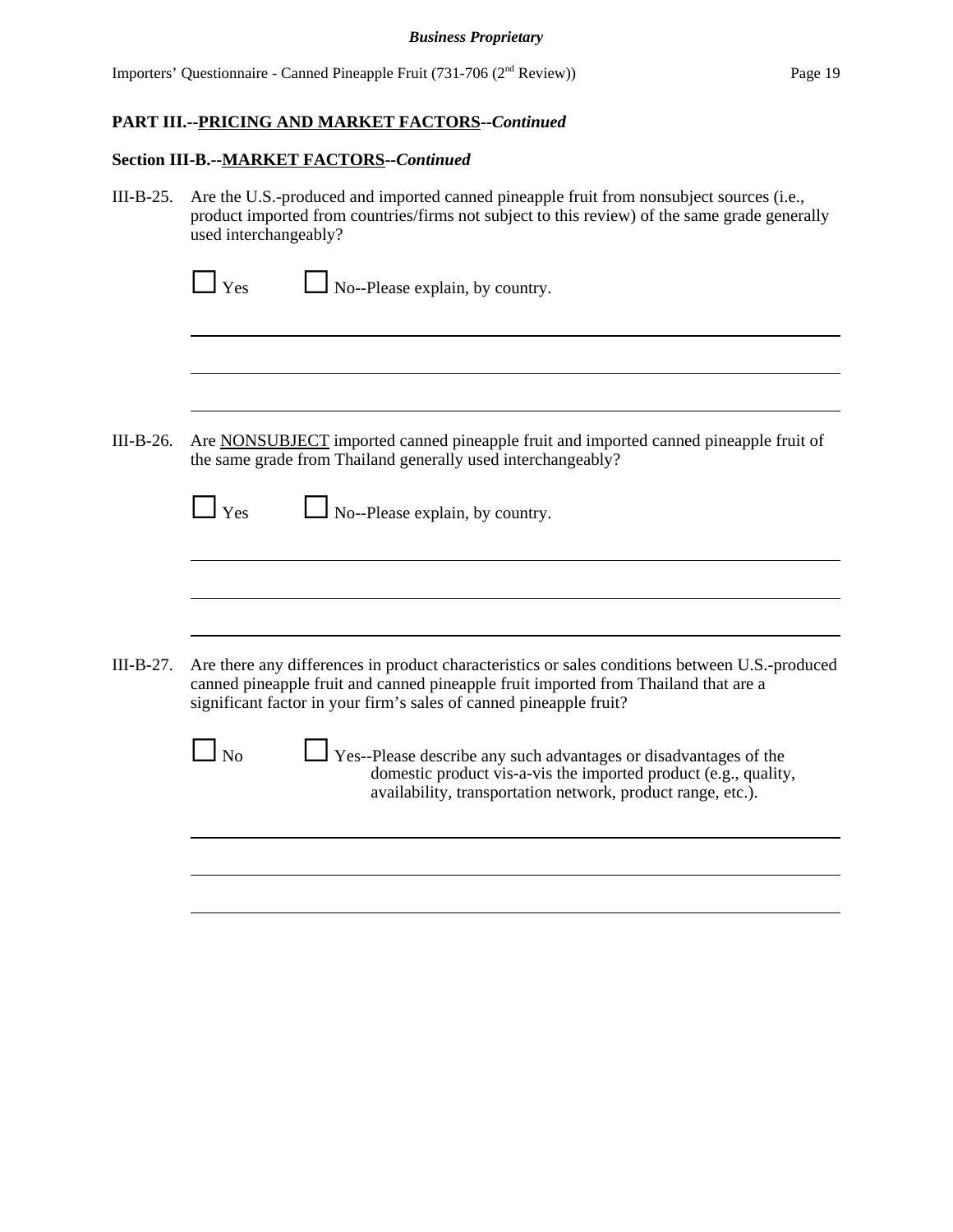| III-B-28.   | Are there any differences in product characteristics or sales conditions between U.S.-produced<br>canned pineapple fruit and NONSUBJECT imported canned pineapple fruit that are a<br>significant factor in terms of competition among these products in the United States? |  |  |  |
|-------------|-----------------------------------------------------------------------------------------------------------------------------------------------------------------------------------------------------------------------------------------------------------------------------|--|--|--|
|             | l No<br>Yes--Please describe any such advantages or disadvantages of the<br>domestic product vis-a-vis the nonsubject imported product, by<br>country of origin.                                                                                                            |  |  |  |
|             |                                                                                                                                                                                                                                                                             |  |  |  |
| $III-B-29.$ | Are there any differences in product characteristics or sales conditions between<br>NONSUBJECT imported canned pineapple fruit and subject imported canned pineapple fruit<br>from Thailand that are a significant factor in your firm's sales of canned pineapple fruit?   |  |  |  |
|             | N <sub>o</sub><br>Yes--Please describe, by country, any such advantages or disadvantages<br>of the nonsubject imported product vis-a-vis the imported product<br>from Thailand.                                                                                             |  |  |  |
|             |                                                                                                                                                                                                                                                                             |  |  |  |
| $III-B-30.$ | Are price differences between U.S.-produced canned pineapple fruit and canned pineapple<br>fruit of the same grade imported from Thailand a significant factor in your firm's sales of<br>canned pineapple fruit?                                                           |  |  |  |
|             | $\rm l$ No<br>Yes--Please explain and identify the countries of origin for which you<br>are responding.                                                                                                                                                                     |  |  |  |
|             |                                                                                                                                                                                                                                                                             |  |  |  |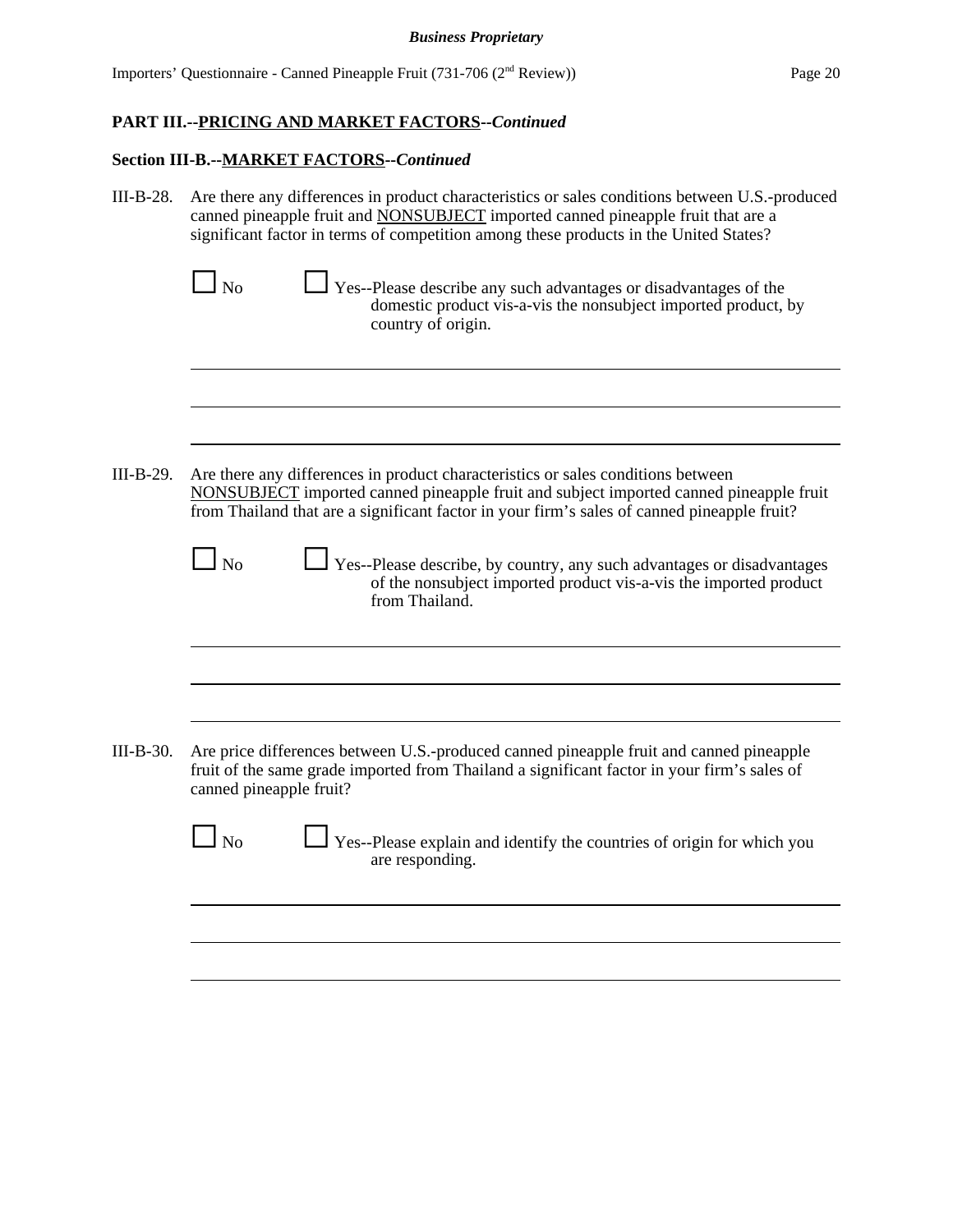| III-B-31.   | Are price differences between U.S.-produced and imported canned pineapple fruit of the same<br>grade from nonsubject sources a significant factor in terms of competition among these<br>products in the United States?                                                        |
|-------------|--------------------------------------------------------------------------------------------------------------------------------------------------------------------------------------------------------------------------------------------------------------------------------|
|             | $\Box$ No<br>Yes--Please explain and identify the countries of origin for which you<br>are responding.                                                                                                                                                                         |
|             |                                                                                                                                                                                                                                                                                |
| III-B-32.   | Are price differences between imported canned pineapple fruit from nonsubject sources and<br>imported canned pineapple fruit of the same grade from subject sources in Thailand a<br>significant factor in your firm's sales of canned pineapple fruit imported from Thailand? |
|             | $\Box$ No<br>Yes--Please explain and identify the countries of origin for which you<br>are responding.                                                                                                                                                                         |
|             |                                                                                                                                                                                                                                                                                |
| $III-B-33.$ | Has the availability of NONSUBJECT imported canned pineapple fruit changed since January<br>1,2000?                                                                                                                                                                            |
|             | $\ln$<br>Yes--Please explain.                                                                                                                                                                                                                                                  |
|             |                                                                                                                                                                                                                                                                                |
|             |                                                                                                                                                                                                                                                                                |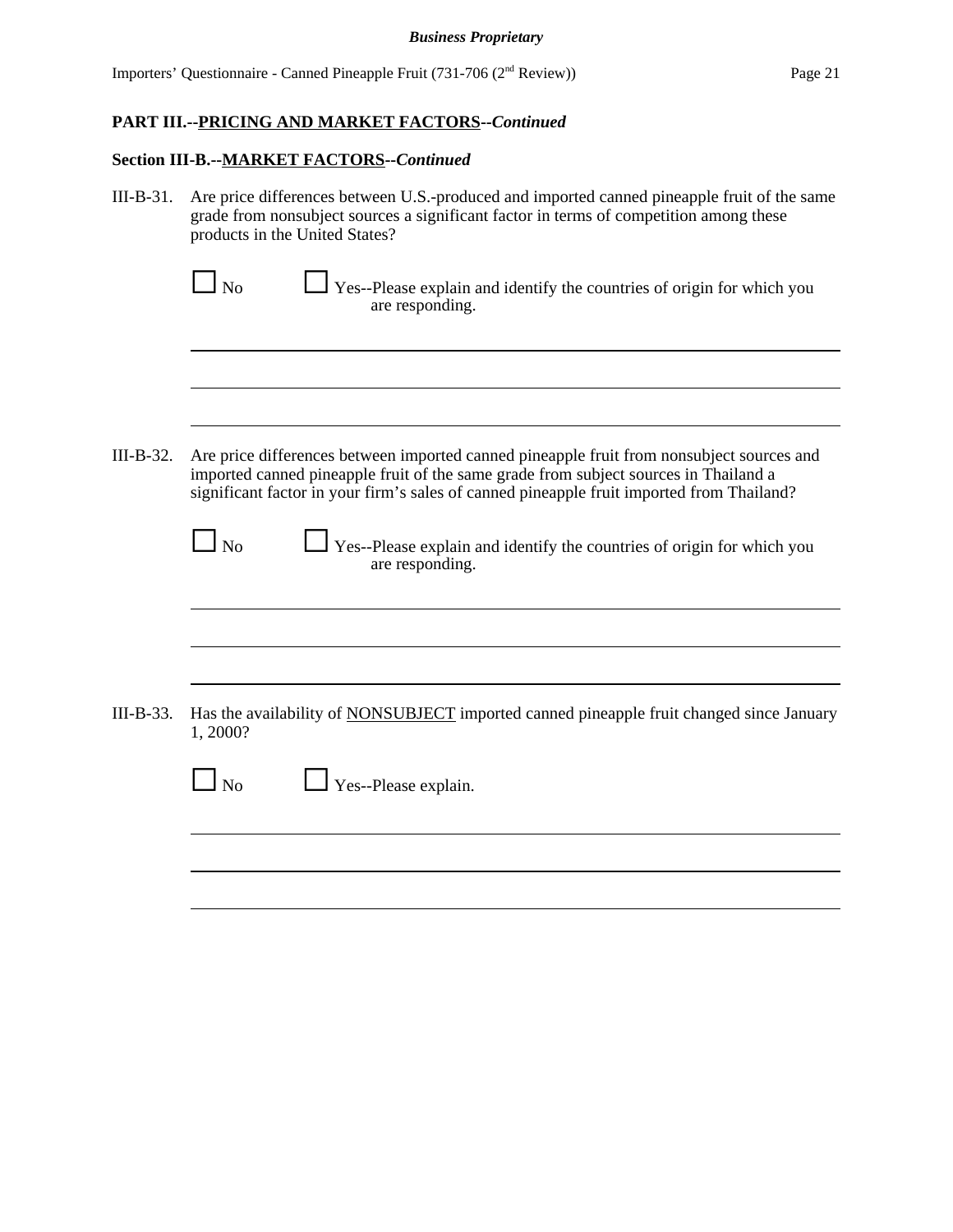- III-B-34. Please provide as a separate attachment to this request any studies, surveys, etc. that you are aware of that quantify and/or otherwise discuss canned pineapple fruit supply (including production capacity and capacity utilization) and demand in (1) the United States, (2) each of the other major producing/consuming countries, including Thailand, and (3) the world as a whole. Of particular interest is such data from January 1, 2000 to the present and forecasts for the future.
- III-B-35. Does your firm purchase or sell canned pineapple fruit over the internet?

| l No | $\Box$ Yes-Please describe, noting the estimated percentage of your firm's total<br>purchases/sales of canned pineapple fruit in 2005 accounted for by<br>internet transactions. |
|------|----------------------------------------------------------------------------------------------------------------------------------------------------------------------------------|
|      |                                                                                                                                                                                  |
|      |                                                                                                                                                                                  |